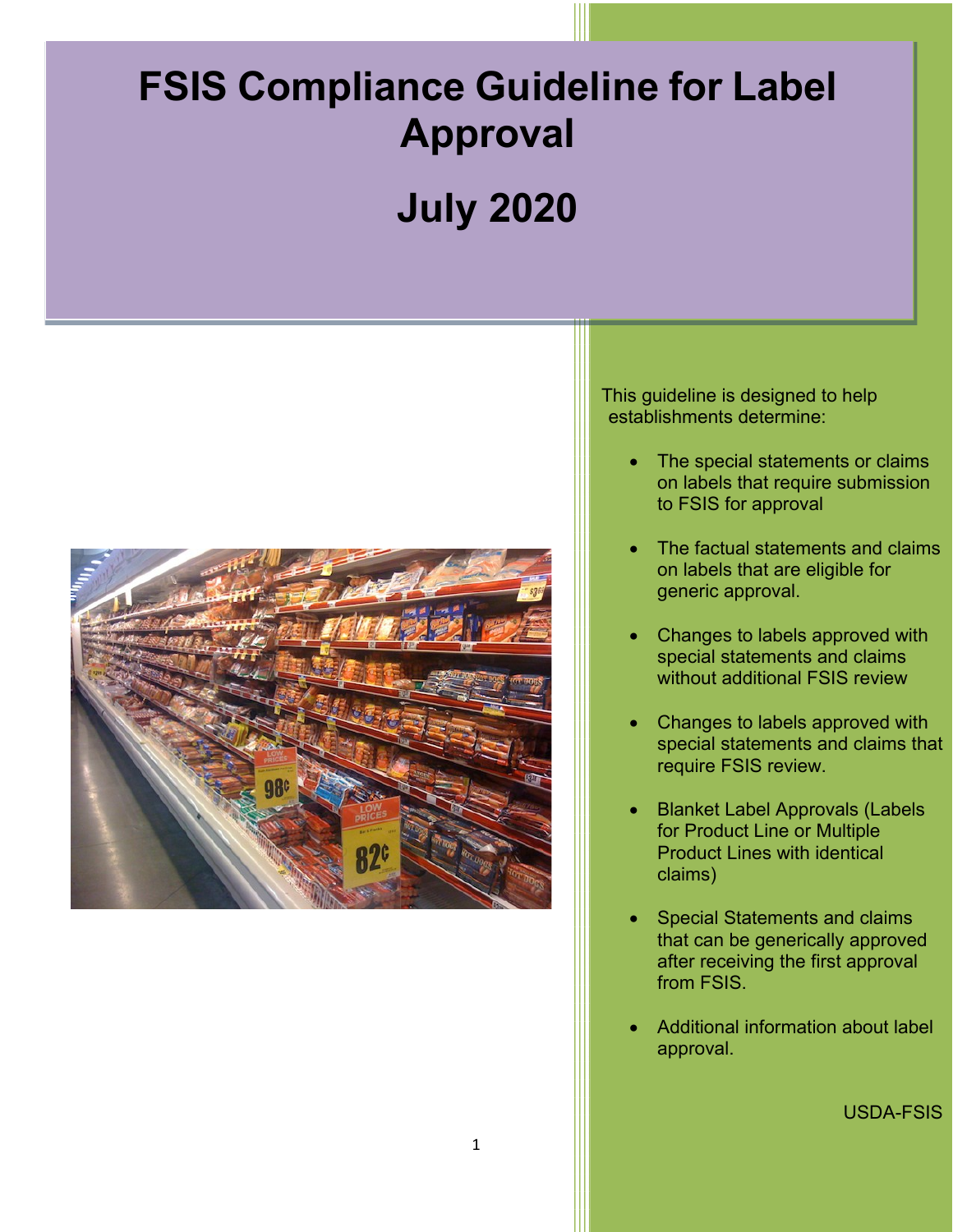#### <span id="page-1-0"></span>**Preface**

#### **What is the purpose of this Compliance Guideline?**

 On November 7, 2013, the Food Safety and Inspection Service (FSIS) amended its prior label approval regulations to expand the circumstances in which certain types of labels are generically approved. The Labeling and Program Delivery Staff (LPDS) evaluates four categories of labels 9 CFR 412.1 (c): labels for religious exempt products 9 CFR 412.1 (c)(1), labels for export with deviations from domestic requirements 9 CFR 412.1 ( c)(2), labels with special statements and claims 9 CFR 412.1 (c)(3), and labels for temporary approval 9 CFR 412.1 (c)(4). The FSIS staff also evaluates labels for egg products and for exotic species under voluntary USDA inspection. All other label applications may be generically approved without evaluation by FSIS.

# **FSIS only needs to evaluate four types of labels 9 CFR 412.1 ((c)):**  *r Key Point:*

- 1) Labels for religious exempt products 9 CFR 412.1 (c)  $(1).$
- 2) Labels for export with deviations from domestic requirements 9 CFR 412.1 (c) (2).
- 3) Labels with special statements and claims 9 CFR 412.1 (c) (3).
- 4) Labels for temporary approval 9 CFR 412.1 ( (c) (4).

 approved. FSIS will update the lists periodically as it evaluates new statements and claims the constituent update. New and updated claims in the appendices of this revision are The compliance guideline provides information about the types of labels that must be submitted to FSIS for approval. Included are specific examples of special statements and claims that must be submitted to FSIS for approval. This guideline also provides examples of statements and claims that do not need to be submitted to FSIS and may be generically on meat and poultry product labels. FSIS will announce new additions to the appendices via marked with a bold asterisk. Items previously on the list are not marked but may have been rearranged for ease of readability.

 updated the guideline to remove an incorrect reference (e.g. certified Parma ham) in Appendix 1 in response to a comment received on the previous version. FSIS has also This version of the guideline replaces the version that published in August 2017. FSIS has updated the guideline with additional examples of special statements and claims (e.g. additional certification programs such as certified select ingredients) that must be submitted to FSIS for approval and with additional information about label approval for products for export with labeling deviations.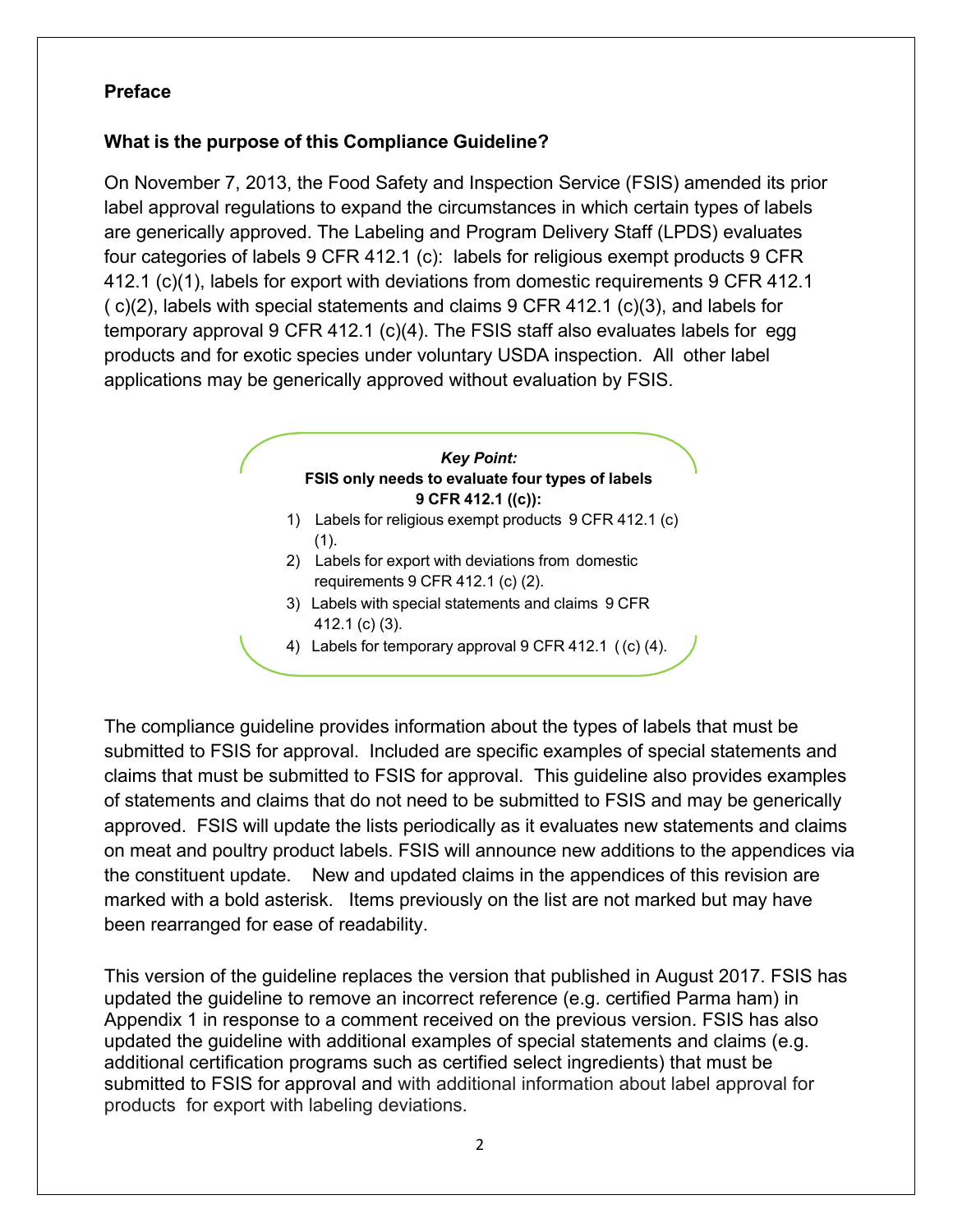This document provides guidance to assist establishments in meeting FSIS regulations.

 It is important to note that this guideline represents FSIS's current position on the topic. FSIS encourages establishments to use the guideline.

# **Who is this guideline designed for?**

 This guideline is for establishments that are designing or modifying meat or poultry product labels with special statements and claims. The establishment must determine whether its labels require FSIS sketch approval, or whether they have been generically approved by FSIS. This guideline will assist the establishment in making this determination. This guideline is not for establishments who produce products that do not fall under 9 CFR Part 412; e.g., establishments that produce egg products and establishments that slaughter or process exotic species under voluntary inspection.

# **How will FSIS verify requirements related to this guideline?**

 9 CFR Part 412 addresses label approval requirements. FSIS In-plant personnel verify compliance with the regulations, when performing the General Labeling task in the Public Health Information System (PHIS.)

# **Is this version of the guideline final?**

 Yes. This version of the guideline is final and replaces the previous version dated August 2017. FSIS will update this guideline, as necessary, when new information becomes available.

# **What specific changes have been made to the guideline from the last version?**

- Appendix 1 has been updated to remove the certified Parma Ham example.
- Appendix 1 has been updated to include several new special statements and claims (e.g. additional certification programs) that require FSIS approval before they can be used on labels of product in commerce.
- Appendix 2 has been updated to include several new factual statements and claims (e.g. Artisanal and Better is Possible) that do not require FSIS approval before they can be used on labels of product in commerce.
- special statements and claims that can be made without additional FSIS review (e.g. • Appendix 3 has been updated to include several examples of changes to labels with addition of brand name that does not include a new claim and changes to the packaging.)
- • Appendix 4 has been updated with two new export examples (e.g. changes to an export label that create new labeling deviations not previously approved by FSIS and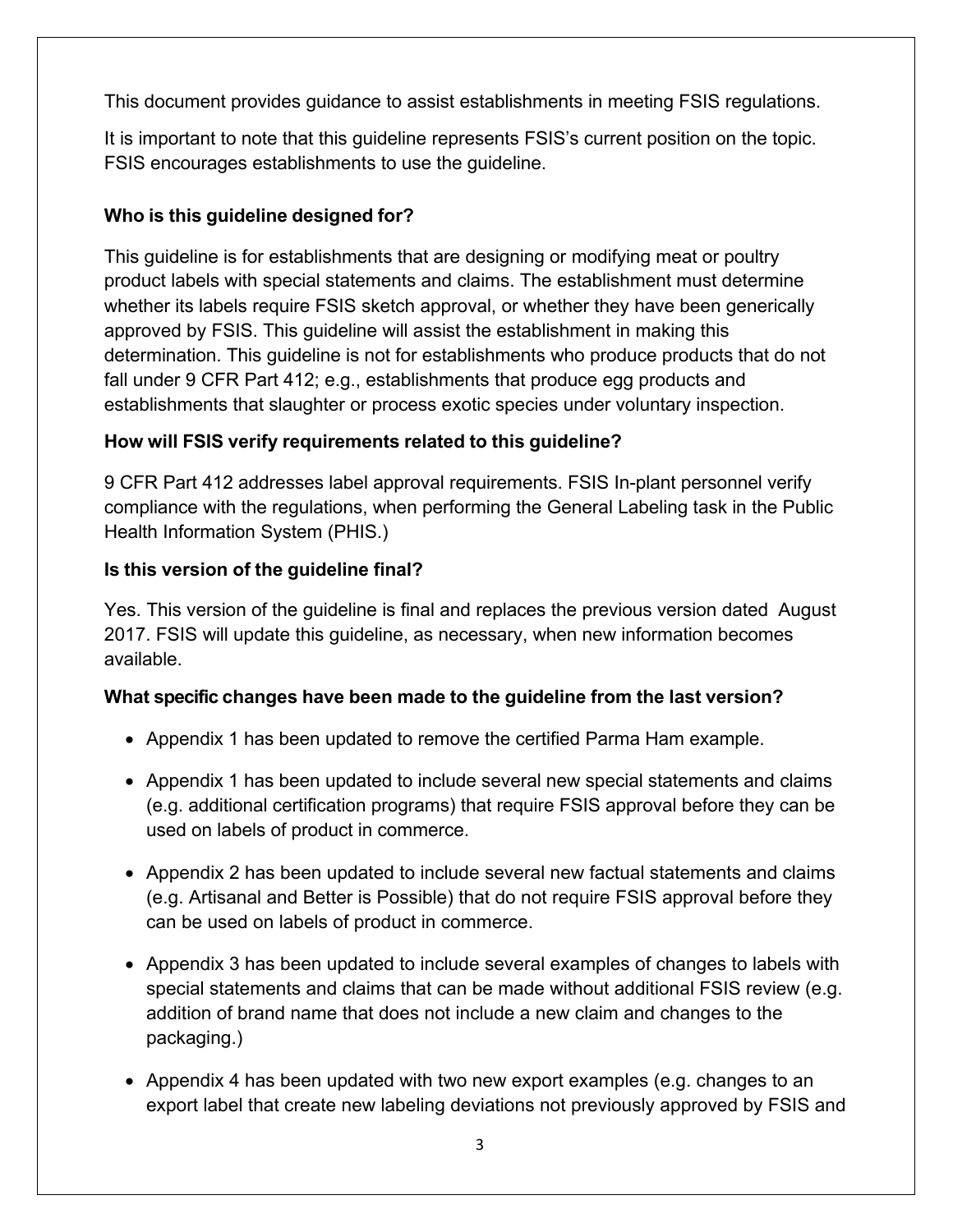changes to an export label that impact previously approved special statements and claims.)

multiple products with identical claims.) • Appendix 5 has been updated to include a new example (e.g. high pressure processed at establishment ABC) of blanket approvals (labels for product line or

multiple products with identical claims.)<br>Appendix 6 has been updated to include several new examples (e.g. employee owned certified and sustainable forestry initiative certified sourcing) of special statements and claims that can be generically approved after receiving the first approval from FSIS.

# **What if I still have questions after I read this guideline?**

 If the desired information cannot be found within this Compliance guideline, FSIS recommends that users search the publicly posted Questions & Answers (Q&As) in the askFSIS database or submit questions through <u>askFSIS</u>. Documenting the questions helps FSIS improve and refine present and future versions of the Compliance Guideline and associated issuances.

 When submitting a question, use the **Submit a Question** tab, and enter the following information in the fields provided:

**Subject Field:**  Question Field: Enter question with as much detail as possible **Enter FSIS Compliance Guide for Label Approval 2020** 

**Product Field:** Select Labeling from the drop-down menu

 Category Field: Select **Labeling Regulations, Policies and Claims** from the drop-down menu

Policy Arena: When all fields are complete, press **Continue.**  Select **Domestic (U.S.) only** from the drop-down menu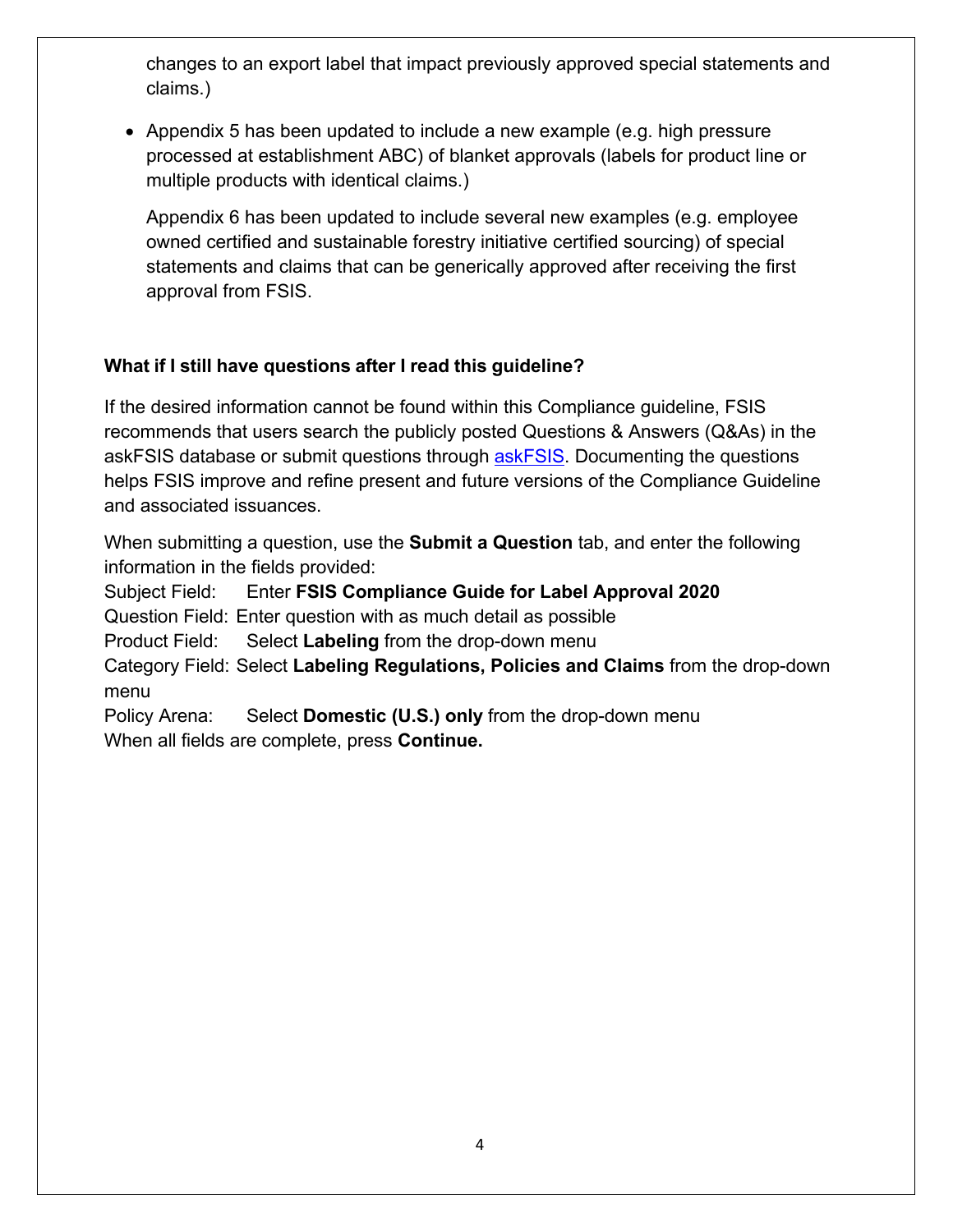# **Table of Contents**

| Appendix 2: Factual Statements and Claims Generically Approved 17                  |     |
|------------------------------------------------------------------------------------|-----|
| Appendix 3: Changes to labels approved with special statements and claims          | 20  |
| Appendix 4: Changes to labels approved with special statements and claims that     | .23 |
| Appendix 5: Blanket Label approvals (product lines or multiple products with       | 24  |
| Appendix 6: Special statements and claims generically approved after receiving the |     |
|                                                                                    |     |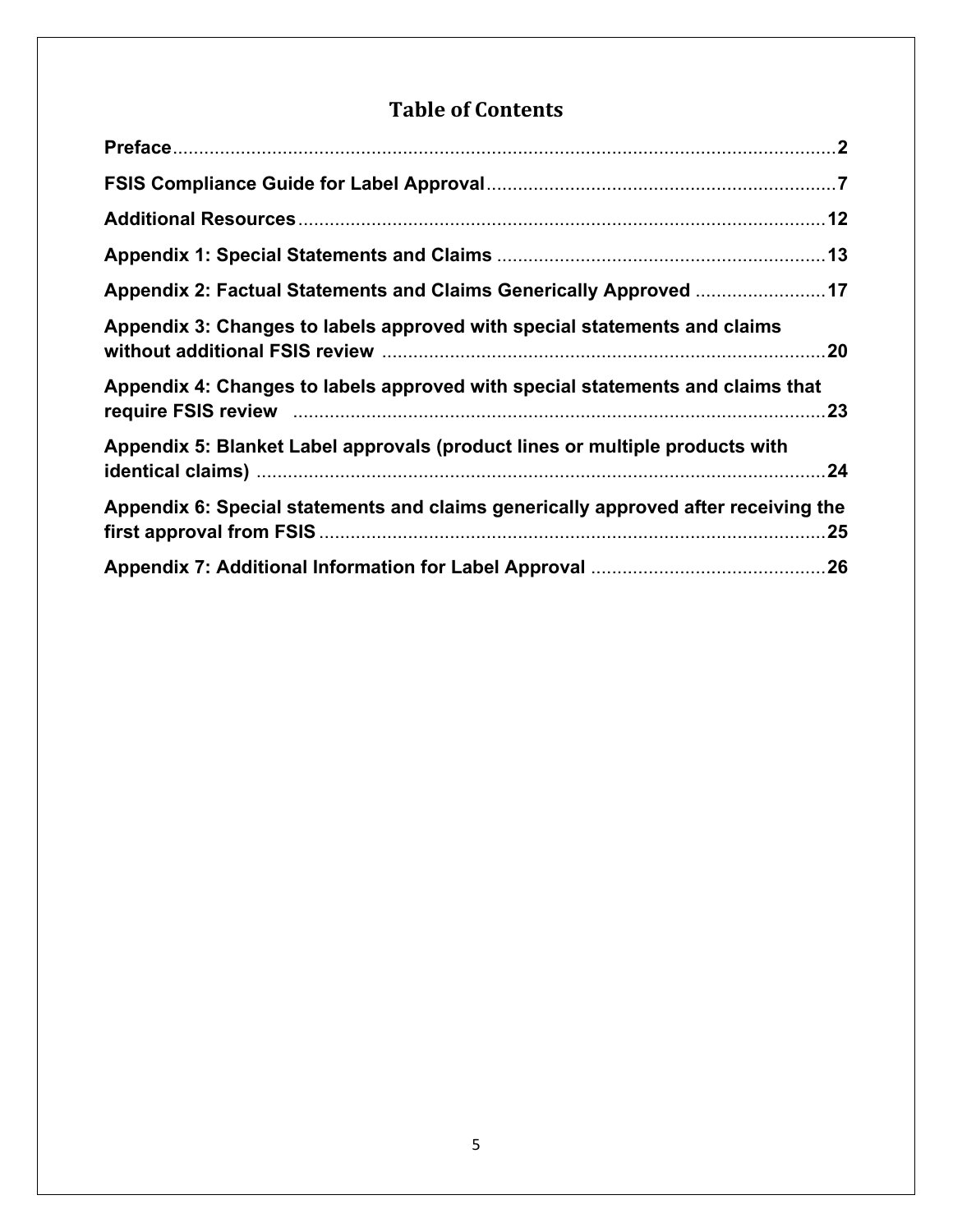#### **FSIS Compliance Guideline for Label Approval:**

 FSIS is publishing this compliance guideline to provide information about the types of meat and poultry product labels that need to be submitted to the Agency for approval, including specific examples of certain special statements and claims that are not generically approved. This guideline is not for establishments who produce products that do not fall under 9 CFR Part 412; e.g., establishments that produce egg products and establishments that slaughter or process exotic species under voluntary inspection

The categories of labels that need to be submitted to FSIS staff for evaluation are:

- 1) Labels for religious exempt products 9 CFR 412.1 ((c) (1)).
- 2) Labels for export with deviations from domestic labeling requirements 9 CFR 412.1 ((c) (2)).
- 3) Labels with special statements and claims 9 CFR 412 ((c) (3)); and
- 4) Labels for temporary approval 9 CFR 412.1 ((c) (4)).

Below is additional information about:

- Special statements and claims 9 CFR 412.1 ((c) (3))
- Factual Statements and Claims Generically Approved
- • Changes to labels with approved special statements and claims without additional FSIS review
- • Changes approved to labels with special statements and claims that require FSIS review
- • Blanket Approvals (labels for product line or multiple products with identical claims)
- Special statements and claims generically approved after the first approval from FSIS
- Additional information for label approval

#### **Special Statements and Claims 9 CFR 412.1 ((c) (3)):**

 labels that are generally not defined in FSIS regulations or the Food Standards and Special statements and claims including logos, trademarks, and other symbols on Labeling Policy Book must be submitted to FSIS for approval.

 • Examples of logos and symbols include graphic representations of hearts and geographic landmarks. Special statements and claims include "natural" and negative claims (e.g. "gluten free"), health claims, ingredient and processing method claims (e.g., high-pressure processing), claims regarding the raising of animals, organic claims, and instructional or disclaimer statements concerning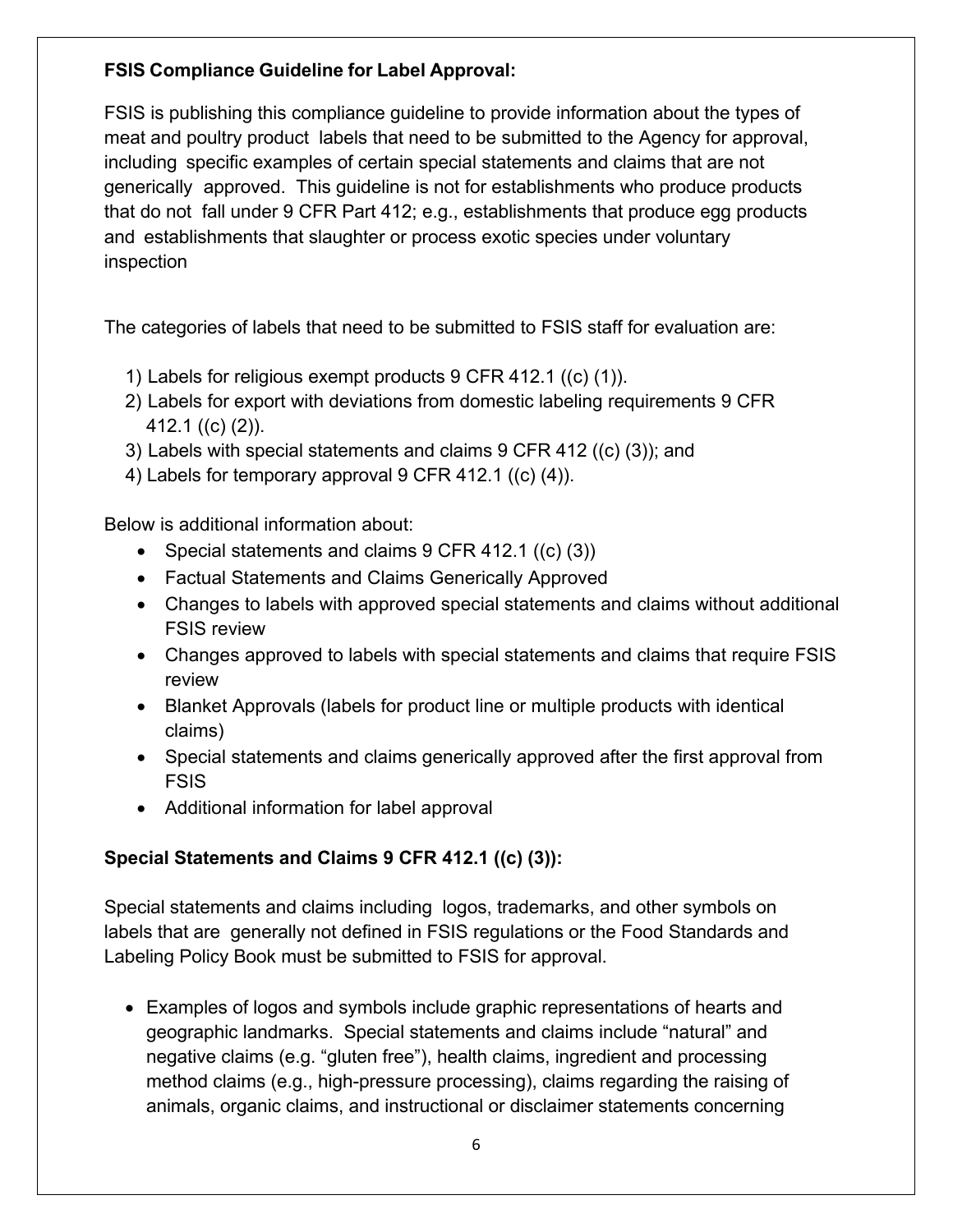<span id="page-6-0"></span> pathogens (e.g., "for cooking only" or "not tested for E-coli O157:H7"). *See Appendix 1 for an expanded list of examples of special statements and claims.* 

#### **Factual Statements and Claims Generically Approved:**

 statements are generically approved. FSIS does not consider some factual statements applied to labels to be special statements or claims that require submission to FSIS for approval. These factual

 (e.g., 10% more cheese), defined geographic styles and allergen statements. Also, Allergen and Consumer Protection Act is a statement that is generically approved. • Examples of factual statements in this category include "extra" or "more" statements the addition of an allergen statement (e.g., "contains milk") consistent with the Food *See Appendix 2 for an expanded list of examples of factual statements that are generically approved*.

#### **Changes to labels with approved special statements and claims without additional FSIS review:**

 unrelated to the special statement or claim. Some common examples include: Once a label is approved by FSIS for compliance with 9 CFR 412.1, there are several changes that can be made to the label that do not require resubmission to FSIS. For changes to be made to these labels without submission to FSIS, the change must be

- (e.g., gluten free). In this case, the removal of an ingredient or change in its order of generically approved under 9 CFR 412.2. • The removal of an ingredient or change in order of predominance of an ingredient in a product formula for a label that was previously approved with a negative claim predominance will not affect the special statement or claim, so the change is
- Changing the name of the cut of meat or poultry for a label previously approved with an animal raising claim (e.g., raised without antibiotics). An example would include changing the name from chicken breast to chicken thigh. The change is generically approved provided the source of the chicken is the same as documented in the previously approved label. In this case, changing the name of the cut of poultry will not affect the special statement or claim.
- vignette for a label that was previously approved with a special statement or claim. *claims that can be generically approved.* • Changing information such as the establishment number (except for products labeled as organic), signature line, preparation instructions, HACCP Category, or These changes are generically approved as they will not affect the special statement or claim. *See Appendix 3 for a list of changes to labels with special statements and*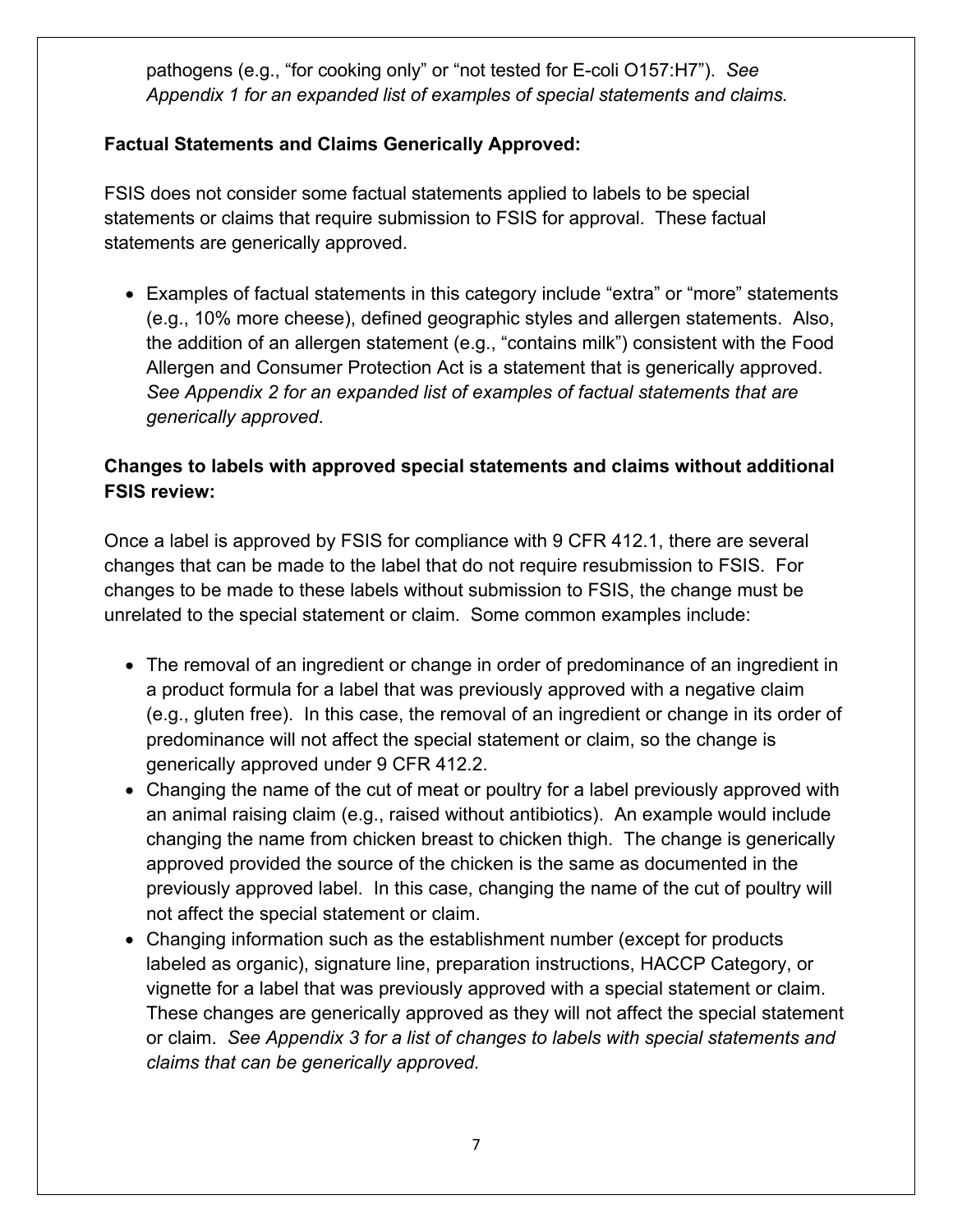#### **Changes approved to labels with special statements and claims that require FSIS review:**

Sometimes changes made to a previously approved label with special statements and claims will require resubmitting the label to FSIS for approval. Changes that could affect the special statement or claim will require FSIS to reevaluate the product formula or other relevant information. Examples include:

- A label with a negative claim (e.g., "No MSG") was approved by FSIS, and the establishment wants to use a new seasoning mix that includes ingredients that were not included in the product formula for the previously approved label. In this case, the establishment is required to resubmit the label to FSIS for approval, so the Agency can verify that the new ingredients do not contain naturally occurring sources of monosodium glutamate.
- claim not included as part of the previous approval. *See Appendix 4 for a list of*  • If a company decides to add a new negative claim (e.g., no preservatives) to a previously approved label with a "natural" and "No MSG" claim, the establishment is required to resubmit the label to FSIS for approval because it contains a new special *examples of changes to labels with special statements and claims that need to be resubmitted to FSIS.*

#### **Blanket Label Approvals (Labels for Product Line or Multiple Products with Identical Claims):**

labels, the application should list the product labels to which the approval would apply.<br>Some examples include: Some examples include: In some cases, the addition of a special claim to an entire line of products or multiple products will not require every single label to be submitted to FSIS for approval. In certain situations, establishments may submit what is referred to as a request for "blanket approval." An establishment may submit a request for a blanket approval by submitting a complete application and label for one of the products. The establishment should also attach to the request supporting documentation indicating that the establishment is requesting approval for the use of the special statement or statement on multiple product labels. The label application should indicate that the special claim will be added to an entire product line and should specify the product line, or, in the case of only certain

• An establishment produces 50 different frozen meals. The establishment intends to add a Front of Pack (FOP) statement for all 50 products that will identify the number of calories and grams of protein. In this case, the establishment should not submit 50 applications for different products in a product line for approval. Instead, the establishment should submit a request for blanket approval by submitting a complete label submission, including the label application, and mocked up label, for one of the products. The label application should indicate that the Front of Pack (FOP)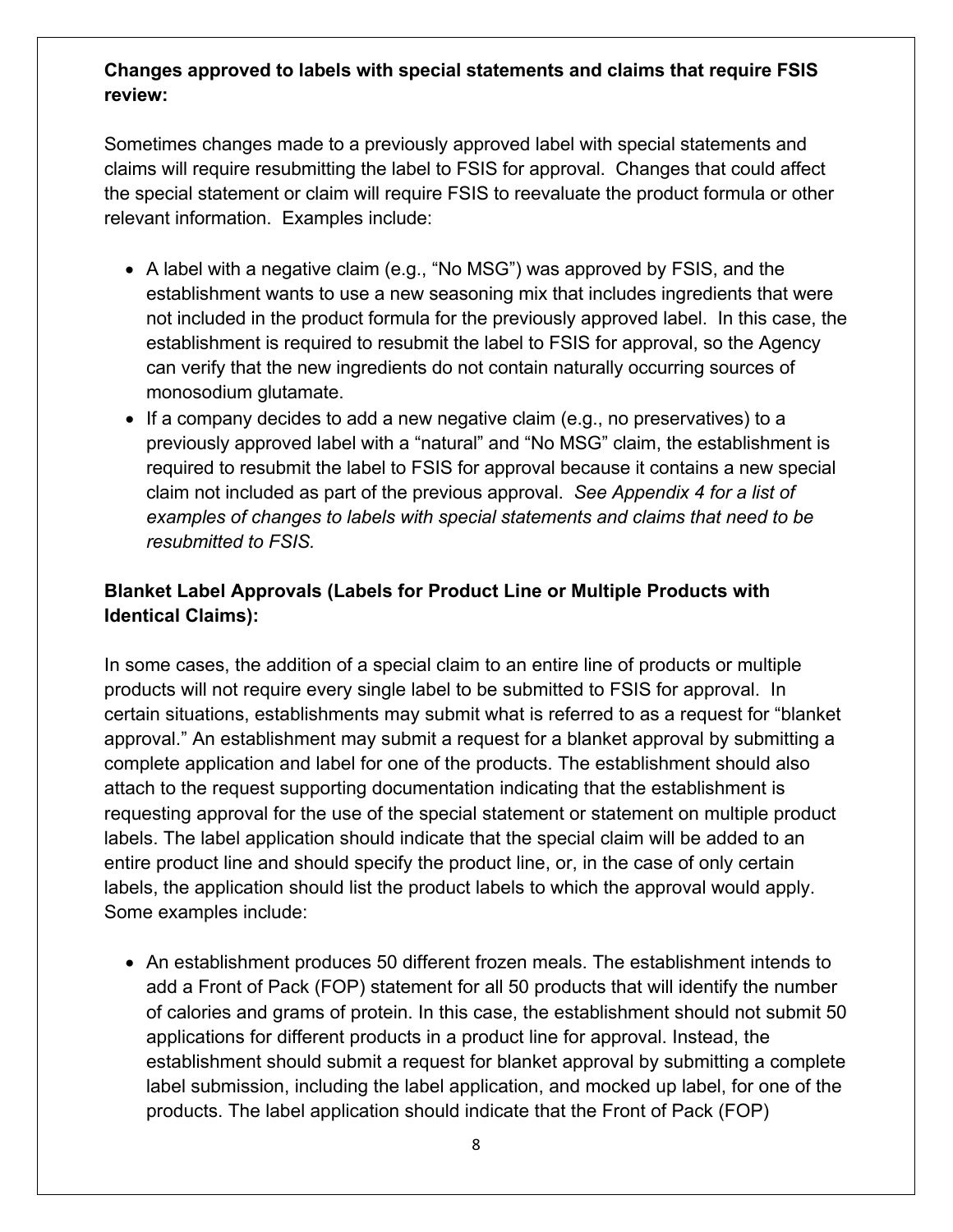match the nutrient values displayed in the nutrition facts panel for each of the meals. that already displays the calories and grams of protein). Adding a new nutrient to the statement will be added to all frozen product meals produced at the establishment. The blanket approval will cover products to which the Front of Pack (FOP) statement is applied so there is no need for each individual label bearing the Front of Pack (FOP) information to be submitted for approval. The establishment should update the individual nutrient values within the Front of Pack (FOP) statement generically to However, when a new nutrient is added to the Front of Pack (FOP) statement, the label can no longer be generically approved (e.g., adding sodium to the statement Front of Pack (FOP) statement will require the revised label to be resubmitted to FSIS for evaluation and approval.

- • An establishment produces X number of organic chicken parts. To get all the that will also use the new claims. This is a blanket approval because all the parts of organic chicken parts labels with a new claim, such as no antibiotics, the establishment should submit one organic chicken breast package with the new no antibiotic claim. The label application should also include a list of other chicken parts the chicken listed in the application will be approved through one label submission.
- • An establishment has an entire line of beef sausages that were approved with a "no separate applications for each of the individual products, the establishment should for the "made with grass-fed beef" claim and a list of all the products in the line. The addition of a "made with grass-fed beef" claim does not affect the previously addition of the "made with grass-fed beef" claim for products formulated with grass- approval. *See Appendix 5 for additional types of special statements and claims that*  MSG" claim. The establishment wants to add a "made with grass-fed beef" claim to all the other product labels in the beef sausage product line. Instead of submitting submit a request for blanket approval with the necessary supporting documentation approved "no MSG" claim because there is no change to the ingredients. The fed beef is a type of claim that can be approved through a request for blanket *can be approved through a blanket approval*.

#### **Special Statements and Claims generically approved after the first approval from FSIS:**

 the special statement and claim are in compliance with all FSIS rules, policies and regulations. If the special statement and claim is changed in any way from the initial FSIS approval, the label must be submitted to FSIS for evaluation. Some examples include: There are certain types of special statements and claims that FSIS only needs to see once to ensure compliance with the regulations and after the initial approval can be generically approved. These situations are on the condition that any future labels using

• A label with a "Go Texan" logo was approved for a Chicken Cordon Bleu product. • A label with a "Go Texan" logo was approved for a Chicken Cordon Bleu product. The establishment wants to add the logo to a Chicken Parmesan product as well. Because the establishment has the prior approval from FSIS for the "Go Texan" logo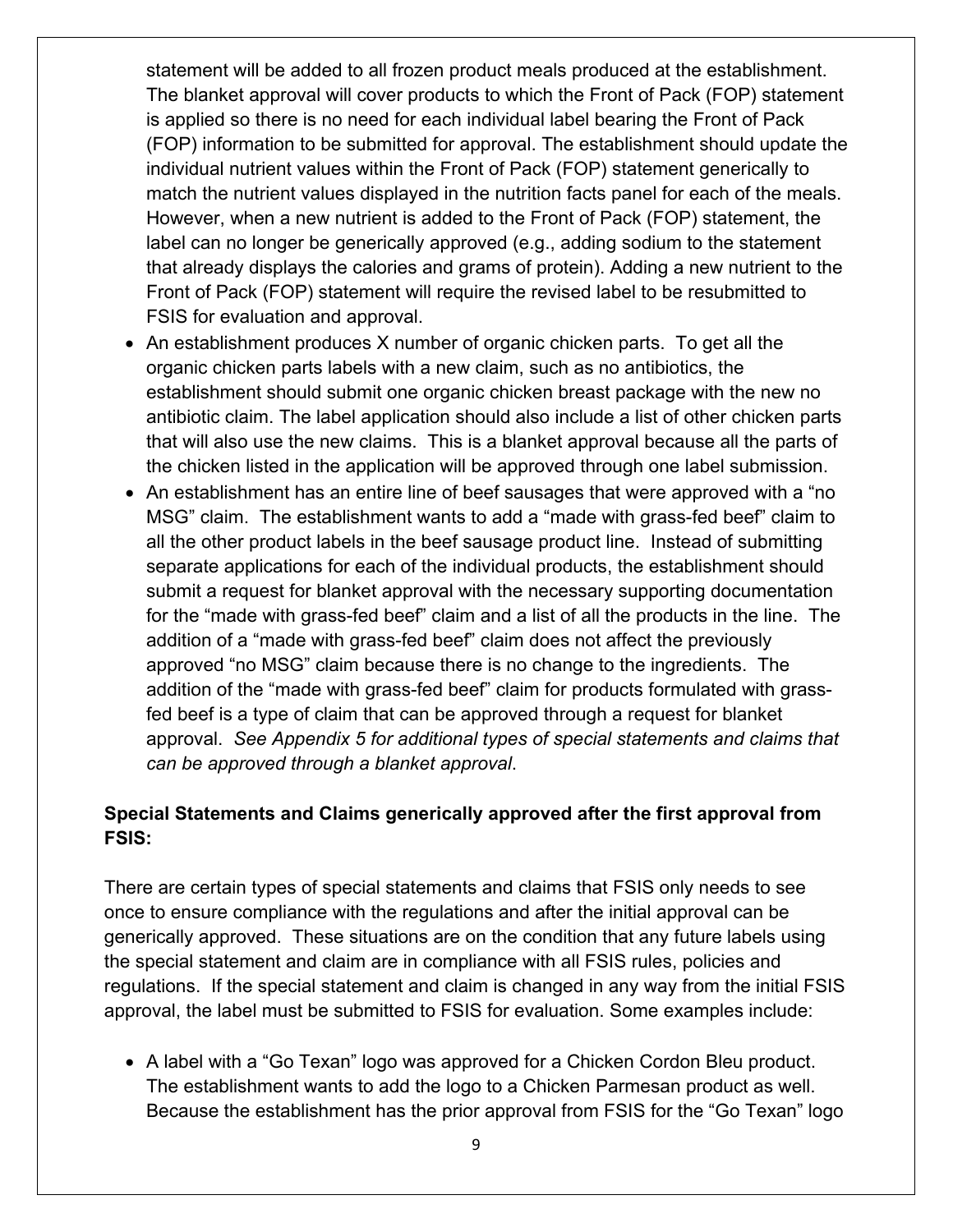documentation from the State to support the use of the claim on the label. and the supporting documentation from the State on file, the Chicken Parmesan label can be generically approved. This label can be generically approved because the logo was previously approved by FSIS and the label application has the

 generically approved because the establishment has the certification from the Halal need to ensure that the documentation is kept current per FSIS requirements. *See*  • A label for chicken hot dogs was approved with the certified halal claim. The establishment now wants to make a certified halal chicken sausage. The establishment has the prior approval from FSIS for the certified halal claim and the supporting documentation from the certified Halal organization. This label can be organization that supports the use of the claim on the label. The establishment would *Appendix 6 for additional examples.* 

#### **Additional information for Label Approval:**

 staff prior to entering commerce and general information about label approval. *See*  This section provides information about the other categories of labels (labels for temporary approval, labels for export with deviations from domestic requirements, and labels for product produced under religious exemption) that must be evaluated by FSIS *Appendix 7 for additional examples.*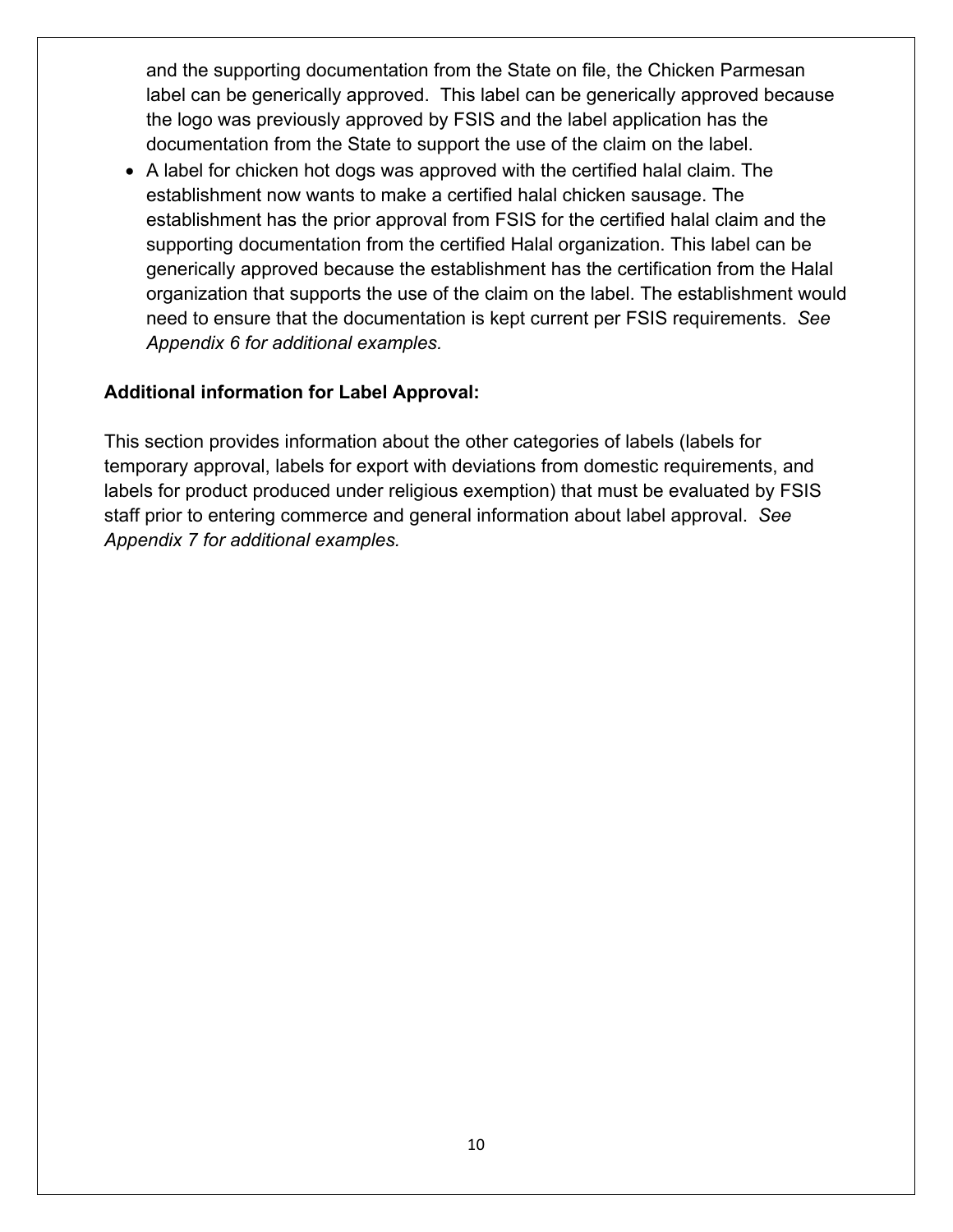#### **Additional Resources:**

#### • **General Labeling Information**

- o Label Submission and Approval System (LSAS)
- o A Guide to Federal Food Labeling Requirements for Meat and Poultry Products
- o Allergens- [Voluntary Labeling Statements](https://www.fsis.usda.gov/wps/portal/fsis/topics/regulatory-compliance/labeling/ingredients-guidance/allergens-voluntary-labeling-statements)
- o [Food Safety and Inspection Service \(FSIS\) Guideline on Kit Product Labeling](https://www.fsis.usda.gov/wps/wcm/connect/bbb1f44c-48d3-45a2-bcdc-ad91523fceca/guideline-kit-product-labeling.pdf?MOD=AJPERES)
- o Food Standards and Labeling Policy Book
- o [Labeling Policies](https://www.fsis.usda.gov/wps/portal/fsis/topics/regulatory-compliance/labeling/Labeling-Policies)
- o [Labeling Procedures](https://www.fsis.usda.gov/wps/portal/fsis/topics/regulatory-compliance/labeling/labeling-procedures)
- o [Labeling and Establishment Responsibilities](https://www.fsis.usda.gov/wps/portal/fsis/topics/regulatory-compliance/labeling/labeling-procedures/labeling-and-establishment-responsibilities)
- o Information for Requesting a Temporary Label Approval
- o [FSIS Directive 7221.1 Prior Label Approval](https://www.google.com/url?sa=t&rct=j&q=&esrc=s&source=web&cd=1&ved=0ahUKEwikuITd0ODUAhWCQz4KHfYfDyoQFggiMAA&url=https%3A%2F%2Fwww.fsis.usda.gov%2Fwps%2Fwcm%2Fconnect%2F9a2ebc76-2d43-4658-841a-f810b1f65f04%2F7221.1.pdf%3FMOD%3DAJPERES&usg=AFQjCNE923Yr8S9mVU9OY9t6JBthagOQ8w&cad=rja)
- o FSIS Form 7234-1- [Application for the Approval of Labels, Marking or Device](https://www.fsis.usda.gov/wps/wcm/connect/4aeeca8c-8ba6-4288-a222-e6ca8764a9f7/FSIS_7234-1_Approval_of_Labels.pdf?MOD=AJPERES)
- o [askFSIS](https://askfsis.custhelp.com/)
- o [Descriptive Designation for raw meat and poultry products containing added](http://www.fsis.usda.gov/wps/wcm/connect/95915f2e-9272-4a1d-8b52-5a2147cb8c59/2010-0012.htm?MOD=AJPERES)  [solutions](http://www.fsis.usda.gov/wps/wcm/connect/95915f2e-9272-4a1d-8b52-5a2147cb8c59/2010-0012.htm?MOD=AJPERES)
- o [Descriptive Designation for needle-or blade-tenderized \(mechanically tenderized\)](http://www.fsis.usda.gov/wps/wcm/connect/ea5a6c2e-a3d0-4990-9479-755e82f5ceb2/2008-0017F.pdf?MOD=AJPERES)  [beef products](http://www.fsis.usda.gov/wps/wcm/connect/ea5a6c2e-a3d0-4990-9479-755e82f5ceb2/2008-0017F.pdf?MOD=AJPERES)
- o FSIS Directive 7120.1- [Safe and Suitable Ingredients used in the production of](https://www.fsis.usda.gov/wps/wcm/connect/bab10e09-aefa-483b-8be8-809a1f051d4c/7120.1.pdf?MOD=AJPERES)  [Meat, Poultry and Egg Products](https://www.fsis.usda.gov/wps/wcm/connect/bab10e09-aefa-483b-8be8-809a1f051d4c/7120.1.pdf?MOD=AJPERES)
- o [Proprietary Mixture Suppliers and Manufacturers Questions and Answers](https://gcc02.safelinks.protection.outlook.com/?url=https%3A%2F%2Fwww.fsis.usda.gov%2FOPPDE%2Flarc%2FIngredients%2FPMC_QA.htm&data=02%7C01%7C%7Cb0ca4b15bae04a59f8db08d8019d61a9%7Ced5b36e701ee4ebc867ee03cfa0d4697%7C0%7C0%7C637261122740833920&sdata=UDf%2Fq%2F9PS3kMHhXGZYm3wHhYiZ7sdwyPxLgcG5GmOCU%3D&reserved=0)
- o [Voluntary use of FDA panel on USDA products prior to an FSIS final rule](https://www.fsis.usda.gov/wps/wcm/connect/815c1ec3-0779-42e5-b5ec-b85494392efb/2016-0030.html?MOD=AJPERES)

# • **Generic Labeling**

- o [Generic Label Approval Final Rule \(November 2013\)](http://www.fsis.usda.gov/wps/wcm/connect/3b0efaeb-9a81-4532-a1cc-b4d1cdb30f4a/2005-0016F.pdf?MOD=AJPERES)
- o [Generic Label Approval](http://www.fsis.usda.gov/wps/wcm/connect/1364c48d-214b-41bf-bab8-6289f951cb31/Generic-Final-Rule-Overview-Industry.pdf?MOD=AJPERES)
- o [Questions and answers regarding the Generic Label Approval Final Rule](https://www.fsis.usda.gov/wps/portal/fsis/topics/regulatory-compliance/labeling/labeling-policies/faq-generic-labeling)

# • **Claims Guidance**

- o [Food Safety and Inspection Service Guidance on the Labeling of Omega Fatty](http://www.fsis.usda.gov/wps/wcm/connect/aff1ec68-a0be-431f-b3de-1ddb53079534/omega-fatty-acids.pdf?MOD=AJPERES)  [Acids Claims on Meat, Poultry and Egg Products](http://www.fsis.usda.gov/wps/wcm/connect/aff1ec68-a0be-431f-b3de-1ddb53079534/omega-fatty-acids.pdf?MOD=AJPERES)
- o [Food Safety and Inspection Service Guideline on Whole Grain Statements on the](https://www.fsis.usda.gov/wps/wcm/connect/6ea06856-e04d-46d7-befd-5b9287c55640/Food_Guide_MYPyramid_Policy.pdf?MOD=AJPERES)  [Labeling of Meat and Poultry Products](https://www.fsis.usda.gov/wps/wcm/connect/6ea06856-e04d-46d7-befd-5b9287c55640/Food_Guide_MYPyramid_Policy.pdf?MOD=AJPERES)

# • **Animal Raising Claims and Non-GMO Claims**

- o [Food Safety and Inspection Service Labeling Guideline on Documentation needed](http://www.fsis.usda.gov/wps/wcm/connect/6fe3cd56-6809-4239-b7a2-bccb82a30588/RaisingClaims.pdf?MOD=AJPERES)  [to substantiate Animal Raising Claims for Label Submissions](http://www.fsis.usda.gov/wps/wcm/connect/6fe3cd56-6809-4239-b7a2-bccb82a30588/RaisingClaims.pdf?MOD=AJPERES)
- o Statements that Bioengineered or Genetically Modified Ingredients or Animal [Feed were not used in meat, poultry, or egg products](http://www.fsis.usda.gov/wps/portal/fsis/topics/regulatory-compliance/labeling/claims-guidance/procedures-nongenetically-engineered-statement)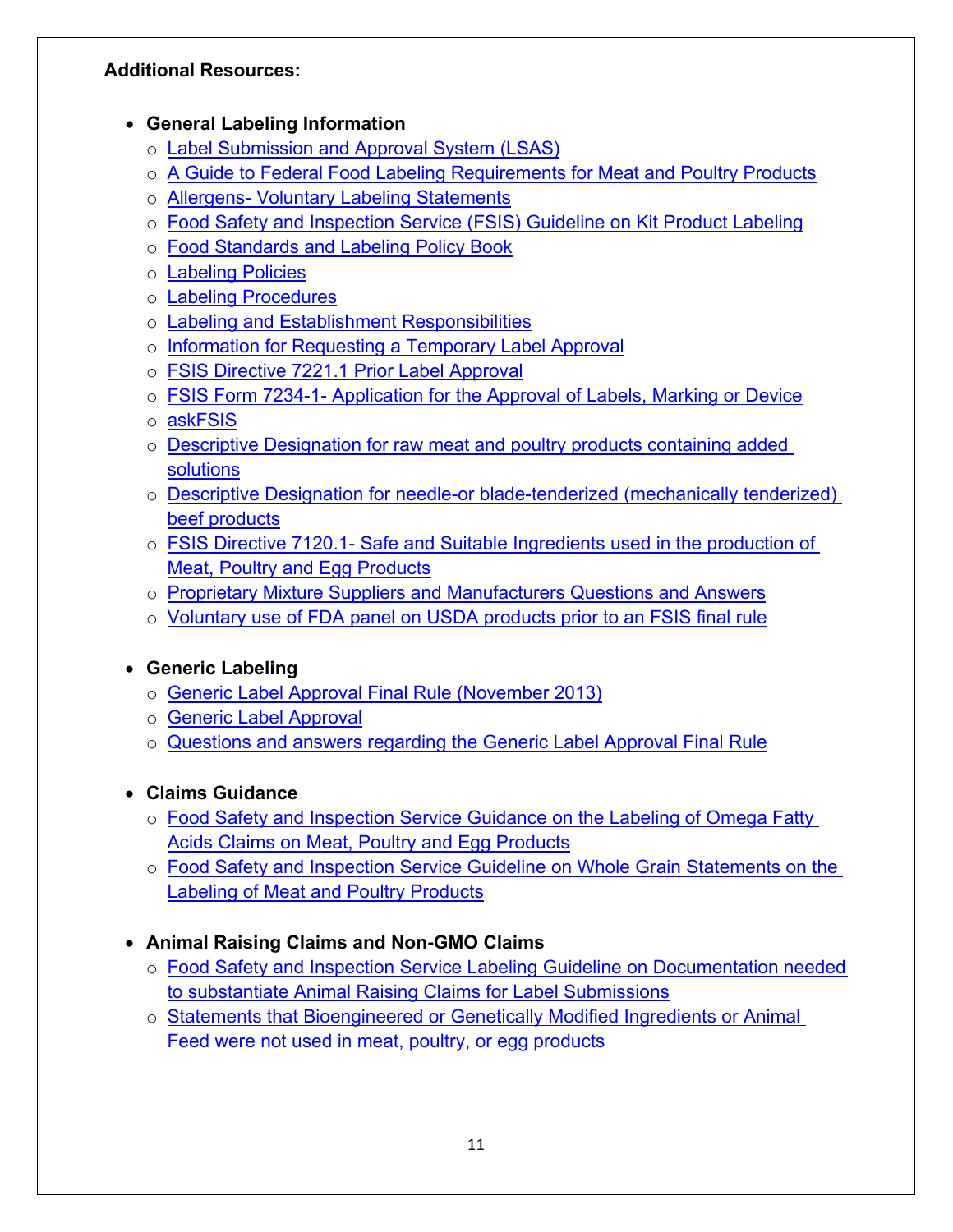# <span id="page-11-0"></span>• **Other Labeling Information**

- o [Compliance Guidelines for STEC Organisms Sampled and Tested Labeling](https://www.fsis.usda.gov/wps/wcm/connect/74ed604b-5d6b-4d82-916c-a94c4427ddd6/Compliance-Guide-Ecoli-Tested-Claims.pdf?MOD=AJPERES)  **Claims**
- o **FSIS Directive 7000.4- Verifying Certain Transferred Labeling**
- o Label Verification of Imported Raw Beef Products Labeled "For Cooking Only" or "For Full Lethality Treatment"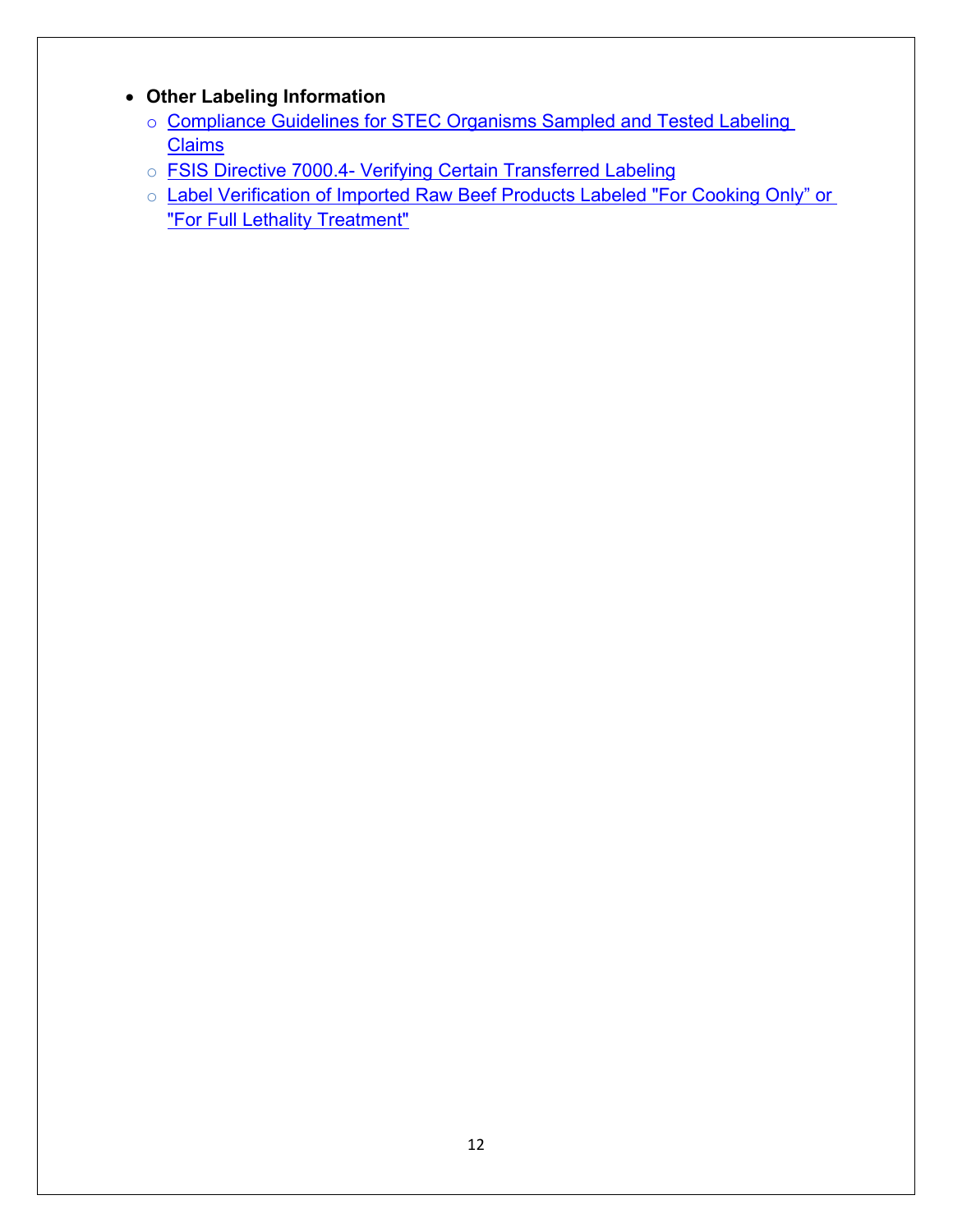#### <span id="page-12-0"></span>**Appendix 1: Special Statements and Claims**

 FSIS must approve labels bearing the following special statements and claims prior to entering commerce. The label bearing a special statement or claim must be submitted to FSIS for sketch approval. Supporting documentation for the special statement or claim must be included as part of the labeling record.

 A bold asterisk (**\***) marks new or updated entry to the appendix. Items previously on the list not marked by a bold asterisk may have been rearranged for ease of readability.

A bold plus (**+**) marks claims that reference a compliance guide that is hyperlinked at the end of the appendix.

- • Allergen warning statement from processing in a meat and poultry plant (e.g., "made in a facility that also processes tree nuts and soy," and "may contain soy.")
- American Heart Association (AHA)
- AMS "certified compliance document" as related to Child Nutrition (CN) Labels
- AMS processing, AMS extra regulatory marking or verification programs **+**
- • Animal production claims (e.g., no added antibiotics, no hormones added, raised without antibiotics, vegetarian fed). **+**
- Best Aquatic Practice (BPA) symbol
- Breed claims (e.g., Angus, Berkshire, Certified Angus, Hereford). **+**
- • Browned in Cottonseed oil (implied nutrition claim that must meet the regulatory definition for low in saturated fat)
- Cage Free**+**
- • Certified Claims (e.g., certified organic, certified gluten free, certified halal, certified select ingredients**\*,** CrossFit Certified**\*** Certified Women's Business Enterprise**\*,**  Employee Owned Certified**\***) **+**
- Certified State programs (e.g., certified product of Louisiana).
- Certified tender
- Environmentally Raised
- Egg Free
- Extra Trim**\***
- Family Farmed Raised**+**
- Farm Raised**+**
- FDA nutrition panel, for more information see: [Voluntary use of FDA panel on USDA](https://www.fsis.usda.gov/wps/wcm/connect/815c1ec3-0779-42e5-b5ec-b85494392efb/2016-0030.html?MOD=AJPERES)  [products prior to an FSIS final rule](https://www.fsis.usda.gov/wps/wcm/connect/815c1ec3-0779-42e5-b5ec-b85494392efb/2016-0030.html?MOD=AJPERES)
- Free from allergen program (big 8 allergens and ingredients of public health concern) e.g. free of all major food allergens (milk, eggs, fish, Crustacean, shellfish, tree nuts,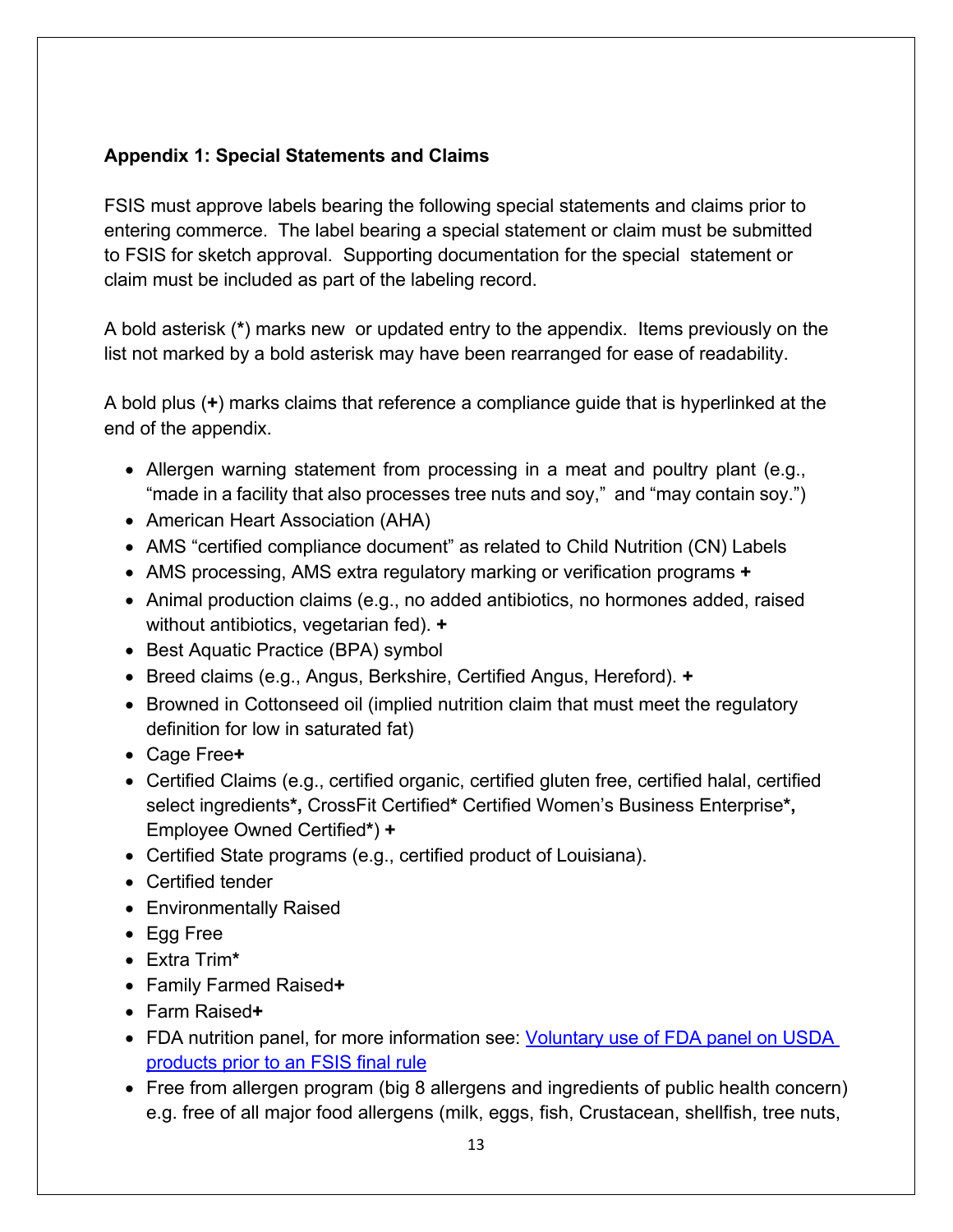peanuts, wheat, soybeans)

- Free Range**+**
- Fruit Claims (e.g., made with real fruit, made with fruit, made with cranberries)
- • Geographic logo or Flag (e.g., Eiffel tower, flag, map, Mount Rushmore, outline of a specific region (State or Country).
- Gluten free (certified or non-certified)
- Great for You program
- Health claims defined in 21 CFR 101.14 and 101.70-83
- Humanely Raised**+**
- • Implied nutrition claims (e.g., any version of a nutrition statement that does not follow 381.480, including, baked not fried, heart smart, made with vegetable oil, made with olive oil, made without butter, no tropical oils, non-fried**\***, protein pals**\*,** protein snack, the regulations in 9 CFR 317.309- 9 CFR 317.380 or 9 CFR 381.409-9 CFR protein snack box, rubbed with olive oil**,** reduced guilt, statements about specific types of oil, thin battered, and breaded**\***)
- • Instructional or disclaimer statements addressing pathogens on products going to another Federal establishment, (e.g., for cooking only, for full lethality treatment, for high pressure processing at establishment XXX, for use in Type 1 course ground beef)
- Labels for certified pet food
- • Labels for religious exempt poultry product not produced under Federal inspection (e.g., Buddhist, Confucius, Halal product not receiving the mark of inspection and Kosher product not receiving the mark of inspection)
- Labels for sample product (i.e., products not for sale that are for consumer testing within in commerce facilities) with special statements and claims
- • Local, Locally Raised, Grown Locally, Locally Sourced in geographic location (e.g., Locally Sourced in New York)**+**
- • Made without genetically engineered ingredients claim (that do not have USDA organic certification on the label**+**)
- Milk from cows not treated with rBST-no significant difference has been shown between milk derived from rBST treated and non rBST treated cow's statements on FDA products incorporated into USDA products**+**
- Minimally Processed
- MyPlate icon
- Natural claims (e.g., all natural, 100% natural, made with natural ingredients)
- • Negative or "Free" claims (e.g., no additives, no alcohol, not all natural, no animal no breading, no butter, casein free, no certified colors, no certified synthetic colors, no mechanically separated pork, chicken or turkey, no MSG, no MSG added, no by-products, no artificial colors, no artificial ingredients, no artificial preservatives, egg free, no gestation crates, gluten free, no gluten ingredients, not gluten free, no growth promotants including ractopamine, no high fructose corn syrup, no imitation anything, lactose free, no lard, no liquid smoke, no mechanically separated chicken,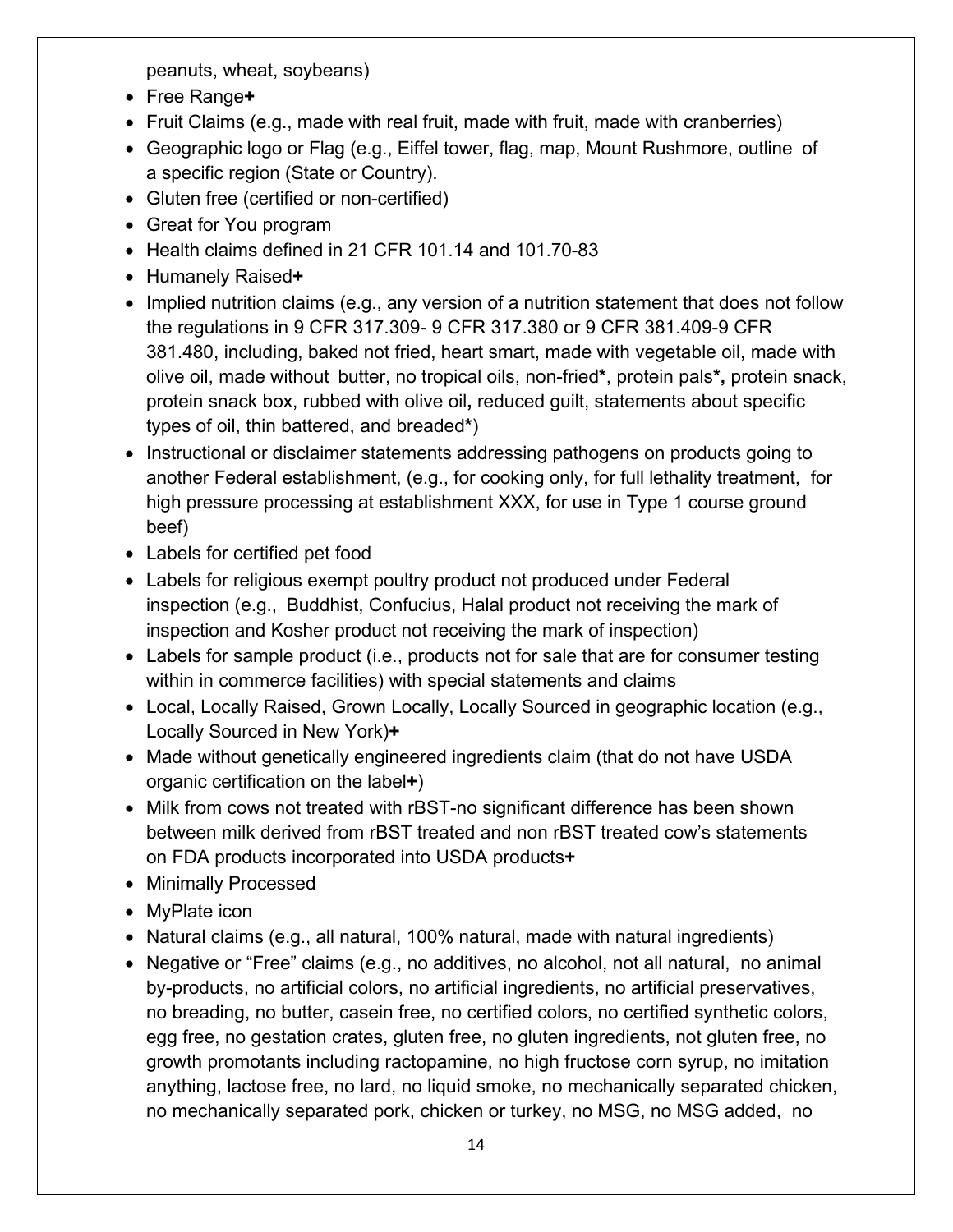nitrites or nitrates, nut free, no oil, peanut free, no pork added, no poultry added, no preservatives, not preserved**,** no ractopamine a beta agonist growth promotant, no solutions added, not stunned, no synthetic colors, tree nut free, no water added, Non GMO or other statements from the guideline: **Statements that Bioengineered or** [Genetically Modified Ingredients or Animal Feed were not used in meat, poultry or](http://www.fsis.usda.gov/wps/portal/fsis/topics/regulatory-compliance/labeling/claims-guidance/procedures-nongenetically-engineered-statement)  [egg products](http://www.fsis.usda.gov/wps/portal/fsis/topics/regulatory-compliance/labeling/claims-guidance/procedures-nongenetically-engineered-statement) )**+** 

- • Nutrition factual statements (e.g., 0 grams carbohydrates per serving, check marks associated with nutrition claim, nutritional facts up front, 0 grams trans-fat per serving)
- • Omega 3 factual statements, (e.g., 200 mg omega 3 fatty acids per serving or any other use of the word omega 3, synonym for omega 3, or type of omega 3 fatty acidalpha linoleic acid). For more information see: <u>Food Safety and Inspection Service </u> [Guidance on the Labeling of Omega Fatty Acids Claims on Meat, Poultry and Egg](http://www.fsis.usda.gov/wps/wcm/connect/aff1ec68-a0be-431f-b3de-1ddb53079534/omega-fatty-acids.pdf?MOD=AJPERES)  [products](http://www.fsis.usda.gov/wps/wcm/connect/aff1ec68-a0be-431f-b3de-1ddb53079534/omega-fatty-acids.pdf?MOD=AJPERES)
- Organic Claims (e.g., organic, made with organic ingredients)**+**
- • Organic ingredients in the ingredients statement (e.g., organic wheat flour, organic soy sauce) **+**
- Paleo, Paleo Certified, Paleo Friendly
- Pasture Raised**+**
- Pasteurized- see Pathogen Reduction Salmonella and Campylobacter Performance Standards Verification Testing
- Real Ingredients**\***
- Sampled and tested claims for STEC organisms Compliance Guidelines for STEC [Organisms Sampled and Tested Labeling Claims](https://www.fsis.usda.gov/wps/wcm/connect/74ed604b-5d6b-4d82-916c-a94c4427ddd6/Compliance-Guide-Ecoli-Tested-Claims.pdf?MOD=AJPERES)
- Safety claims (e.g. #1 Food Safety Priority, High pressure processing was used in the manufacturing of this product)
- Serving sizes in the nutrition facts panel that deviate from  $9$  CFR 317.309 and  $9$ <u>CFR 381.409 </u>or Guideline documents (e.g., "meal for 2" with the serving size of "½ package (300 g)." This is not in accordance with the RACC in <u>9 CFR 317.312</u> or <u>381.412</u> or the serving size rules in <u>9 CFR 317.309 (b)</u> or <u>9 CFR 381.409 (b)</u> .
- • State endorsement programs that have a geographic emblematic design (e.g., "Go Texan- with map of Texas, Pride of New York- with map of New York, Made New York State Grown and Certified, Virginia's Finest) **\*** ) in Wisconsin- with map of Wisconsin, Nevada Grown-with map of Nevada**)/** Third party State Certification Programs (e.g. 100% Made in Puerto Rico, Arizona Grown, Arkansas Grown, California Grown, Fresh from Florida, Missouri Grown,
- Sustainable, Sustainable farming Sustainably Raised**+**
- Sustainable Forestry Initiative Certified Sourcing**\***
- Super Trim**\***
- Symbols on the label (e.g., arrows or check marks)
- • Third-party raising claim programs (e.g., Agriculture Marketing Service (AMS) Processed Verified or Certified programs, American Grass-fed Association,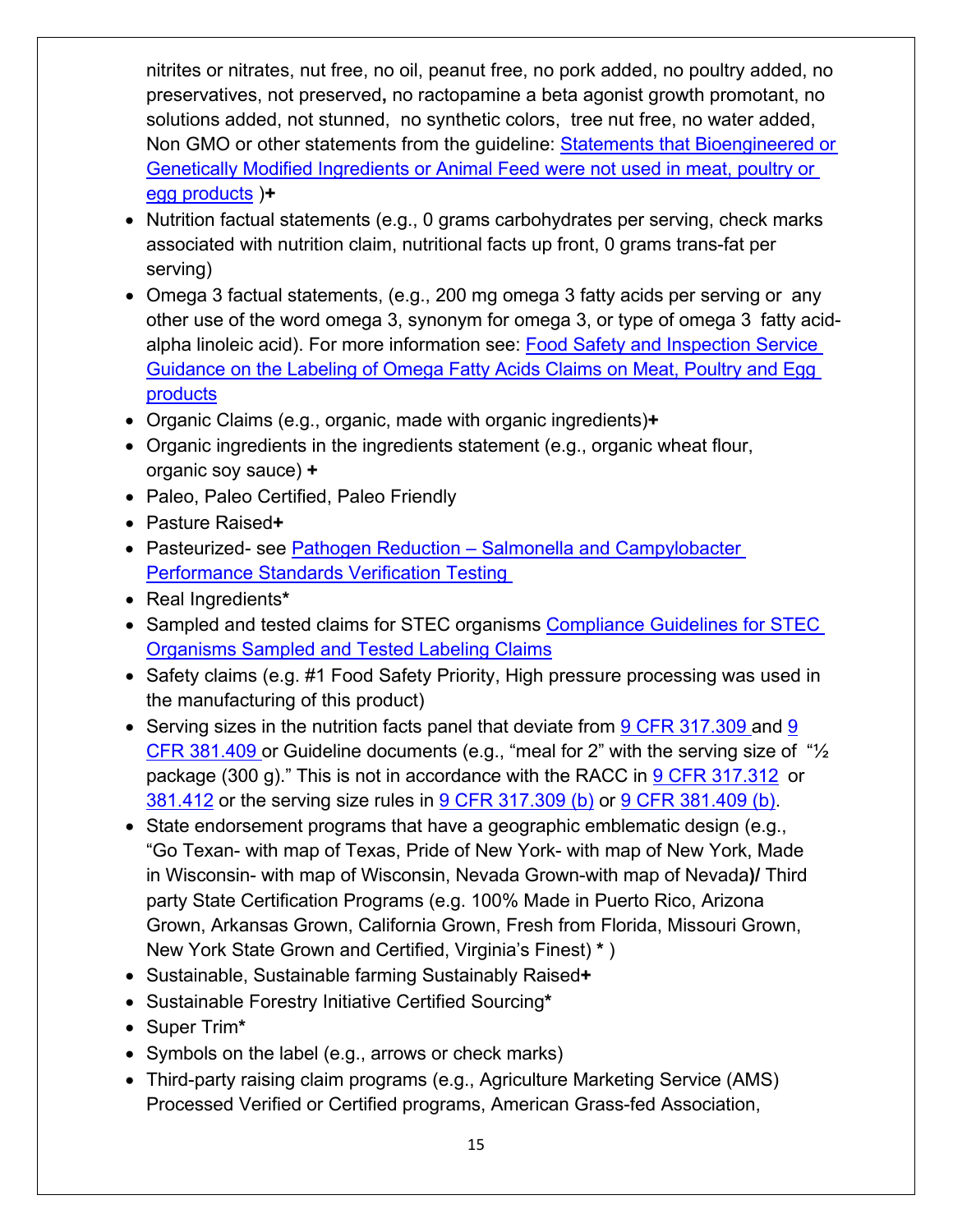Animal Welfare Association, and Global Animal Partnership) **+** 

- Trans fat in the nutrition facts panel for the first time**\***
- Tree nut free**\***
- U.S. Farm Fresh**+**
- Uncured in the product name**/**Uncured in the ingredients statement**+**
- • Vegetable claims (e.g., made with premium vegetables, made with vegetables, 40% daily value of vegetables, made with Grade A Vegetables)
- • Whole grain claims (e.g., made with whole grain, whole grain stamp, whole grain seal, whole grain in the product name, whole grain claims on Child Nutrition (CN) labels, Whole wheat in the product name, whole grain). For more information see: [Food Safety and Inspection Service Guideline on Whole Grain Statements on the](https://www.fsis.usda.gov/wps/wcm/connect/6ea06856-e04d-46d7-befd-5b9287c55640/Food_Guide_MYPyramid_Policy.pdf?MOD=AJPERES)  [Labeling of Meat and Poultry Products.](https://www.fsis.usda.gov/wps/wcm/connect/6ea06856-e04d-46d7-befd-5b9287c55640/Food_Guide_MYPyramid_Policy.pdf?MOD=AJPERES)
- WHOLE30**\***

**+** For more information see: [Food Safety and Inspection Service Labeling Guideline on](http://www.fsis.usda.gov/wps/wcm/connect/6fe3cd56-6809-4239-b7a2-bccb82a30588/RaisingClaims.pdf?MOD=AJPERES)  [Documentation needed to substantiate Animal Raising Claims for Label Submissions](http://www.fsis.usda.gov/wps/wcm/connect/6fe3cd56-6809-4239-b7a2-bccb82a30588/RaisingClaims.pdf?MOD=AJPERES)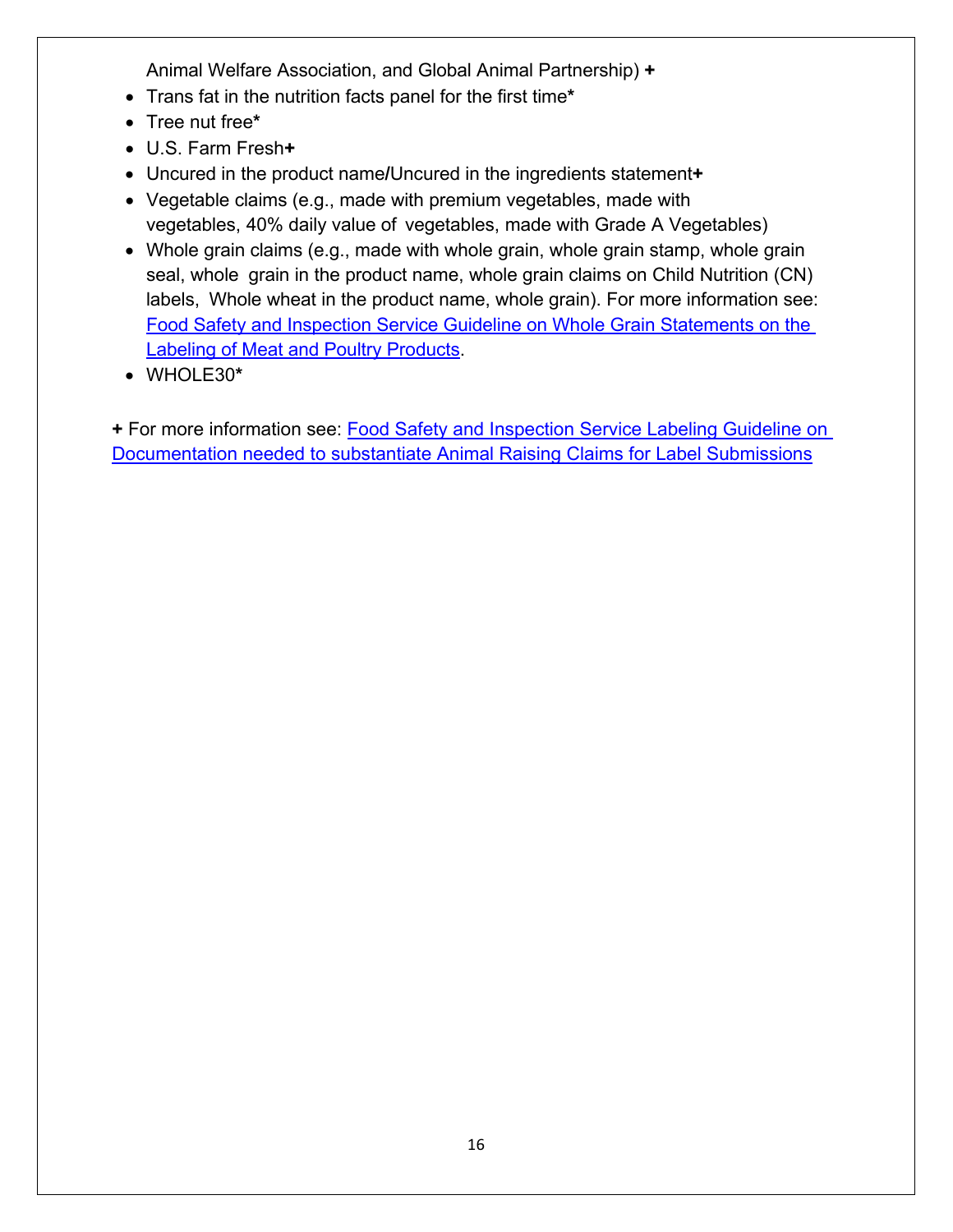#### <span id="page-16-0"></span> **Appendix 2: Factual Statements and Claims that are Generically Approved**

 The following statements and claims do not require FSIS approval prior to use in commerce. Labels with these factual statements and claims may be generically approved if the label complies with all regulatory requirements and the statement or claim is truthful and not misleading. Supporting documentation for the statement or claim must be part of the labeling record.

 A bold asterisk (**\*)** marks new and updated entry to the appendix. Items previously on the list not marked by a bold asterisk may have been rearranged for ease of readability.

- 100% American Farmed
- All, 100%, pure
- Aged/dry aged
- Air Chilled
- Allergen or "contains" statements at the end of ingredients statement.
- • Allergen warning statements carried over from FDA products and listed at the end of the FDA component sublisting in the ingredients statement.
- Amenable products containing exotic species
- Amish
- AMS Grading for (e.g., prime, choice, select and grade A).
- Ancient grain, made with
- Artisanal**\***
- Awards (e.g., Good Housekeeping Seal) **\***
- Baby food and/or toddler food stages e.g. stage 1, step 1 and stage 2, step 1
- Better is Possible**\***
- Certified by SQF Quality Supplier
- Child Nutrition (CN) box.
- Contains: a certain ingredient (states the presence of certain ingredients) e.g., contains MSG, contains honey
- Containers of products sold under contract specifications to Federal government agencies
- Country of origin statements (COOL) per **9 CFR 317.8 (b)**
- Experimental Products**\***
- Extra and more than statements (e.g., cheesier macaroni and cheese, more chicken less breading) **\***
- Farm raised on labels for Siluriformes**\***
- Farm to Fork**\***
- Free**\***
- Fresh**\***
- Fresh in conjunction with other descriptors (e.g. Deli Fresh, Valley Fresh, Fresh Slice, Premium Fresh, Premium Fresh Deli, Deli Fresh Meats, Farm Fresh, Farm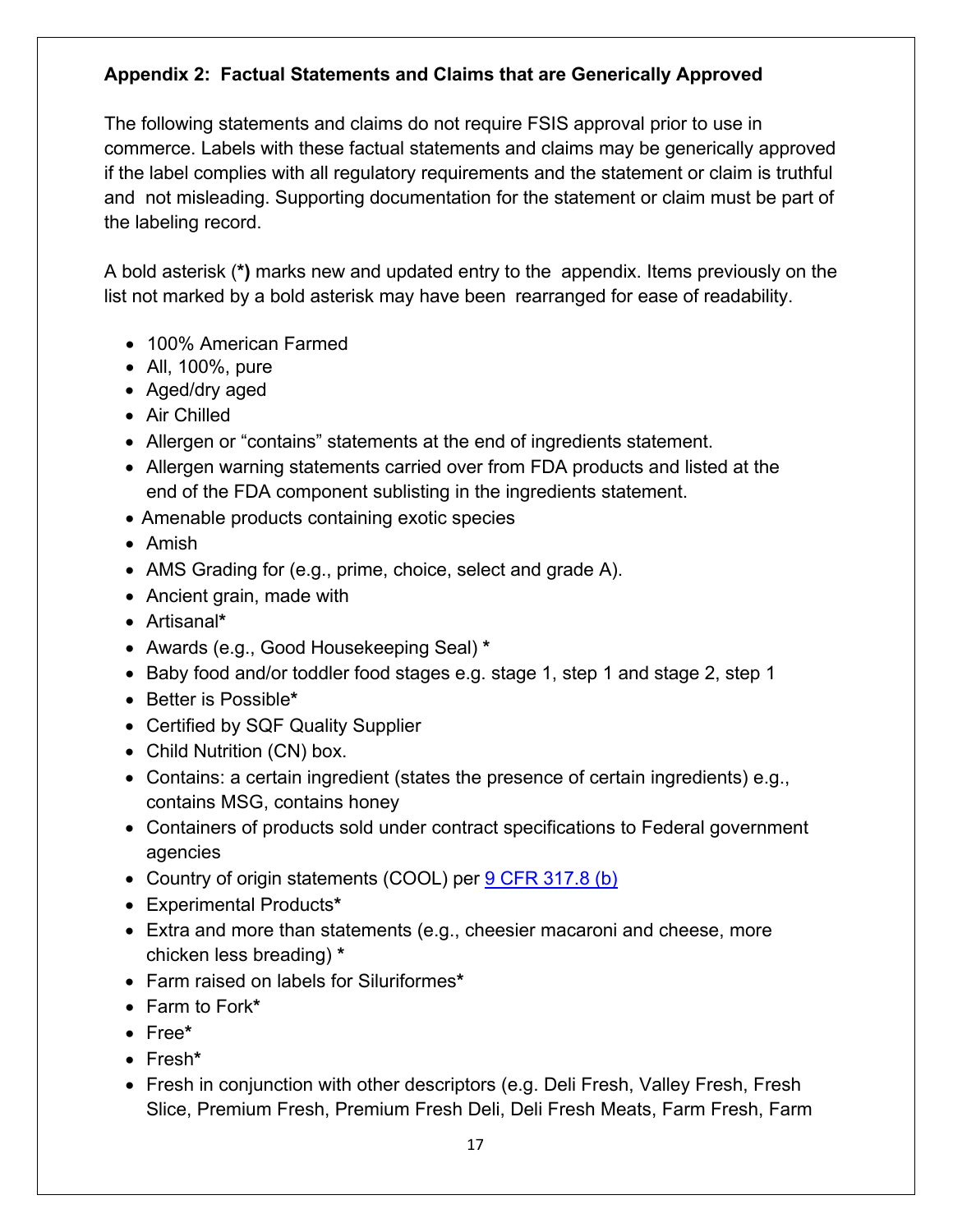Fresh Meats and Poultry Logo, Fresh Ideas, Fresh from the Heartland, Freshly Prepared and Fresh Selects) **\*** 

- • Flavor profiles (e.g., drizzled with olive oil, made with any type of cheese, BBQ flavored, chipotle flavored, made with fennel, made with fresh tomatoes, garlic flavored, made with Italian cheese, made with only white meat chicken, made with real cheese/made with 100%-real cheese, made with real chicken, made with real maple, made with Spanish pimento, teriyaki flavored, made with tomatoes)
- Flavors and reaction flavors
- Foreign language on domestic products or exported products
- Geographic claims that comply with 9 CFR 317.8 (b)(1)
- • Geographic flag (e.g., Foreign Country Flag) with corresponding statement, accompanied by statement Made in USA) **\***
- Geographic style defined in  $9$  CFR 317.8 (b) (1) and the Food Standards and Labeling Policy Book (e.g., country style, Italian style, Mexican style)
- • Geographic styles undefined (e.g., German Style and Tuscan style.) Labels making this type of claim must have documentation of the approval of a third-party authority in their labeling record in support of the use of the undefined style.
- Goodness within**\***
- • Green claims or environmental claims (e.g., BPA Free (packaging), Made with recycled materials and Made with soy ink)
- Guarantees
- Hand hung, hand pulled style, and hand pinched style
- Handcrafted, handmade, hand slaughtered, hand crafted style
- Healthy Ideas logo
- Home style
- Juliane Date\*
- Inedible product
- Ice glazed
- Inserts, tags, liners, pasters and like devices
- International trade membership organization (e.g. USA Poultry and Egg Export Council)
- Irradiation, irradiation symbol
- Kosher claims on products
- Lightly Seasoned
- Made by or Made with statements (e.g. Made by Native Americans, made with rice from cooperatives in geographic area, women owned)
- Made in USA
- Multi grain, made with
- New, new and improved, New flavor
- Non-certified pet food
- Non-certified religious exempt product (Halal guarantee, Halal on products receiving the mark of inspection, Halal Style, Halal symbol with trademark, Kosher) **\***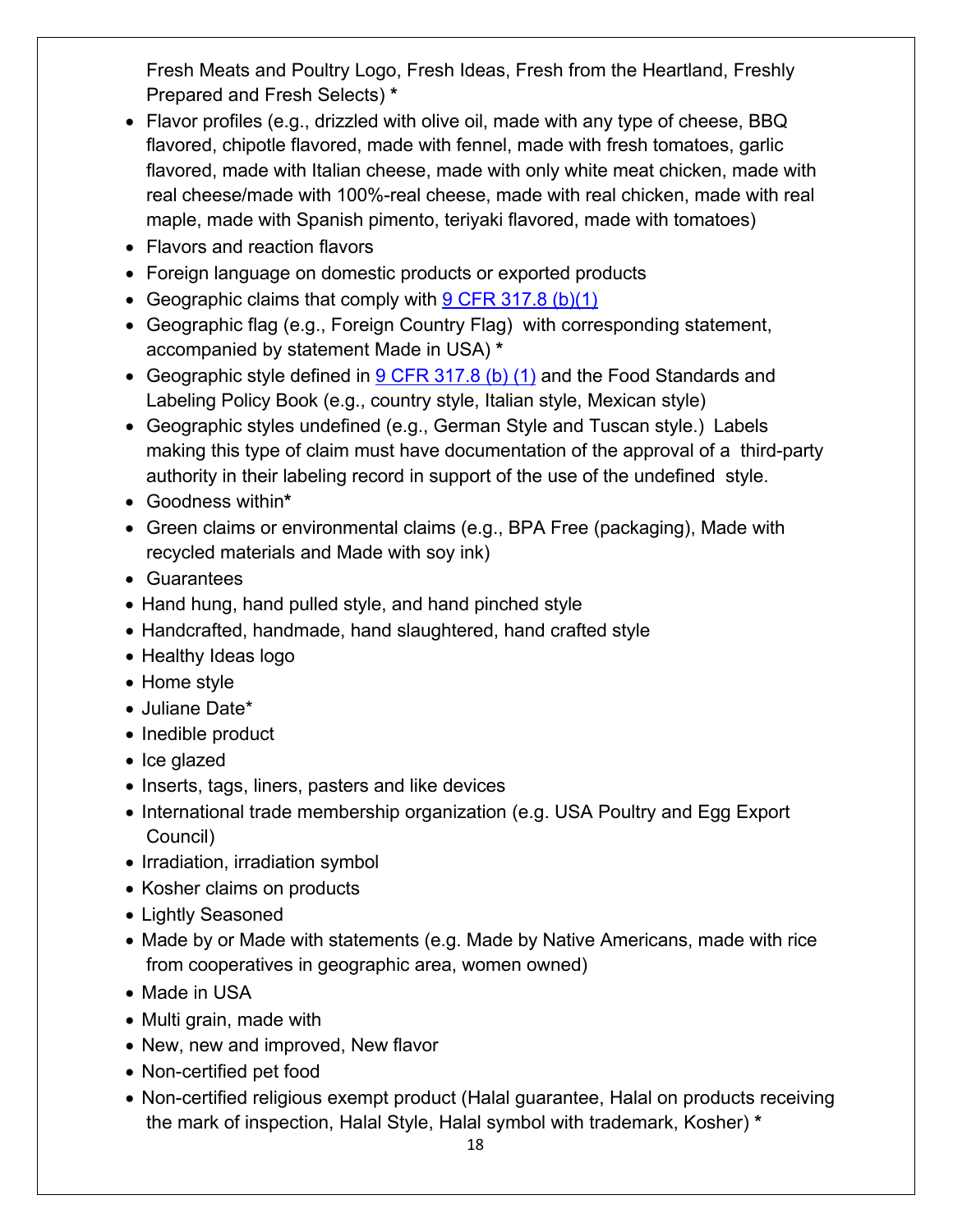- Number 1 brand
- Nutrition claim defined in 9 CFR 317.313-317.380 and 9 CFR 381.417-381.480
- Nutrition facts panel
- Oven Roasted or similar statements
- Piece count
- Premium**\***
- Processed in the USA 100%
- Product of USA**\***
- Product received high pressure processing
- Products not intended for human consumption
- Products with standard of identity (e.g. meatloaf)
- Products without standard of identity (e.g. Wyngz- white chicken fritters)
- • Promotions or other similar statements on the label (e.g., charity, holiday, kid tested, kid approved)
- Ready in/cooks in (number of seconds or minutes)
- Retained water statements
- Sample product without special statements and claims
- Shipping containers
- Single ingredient products without claims (single cuts of meat and poultry)
- • State endorsement programs that do not have a geographic emblematic design, (e.g., Kentucky Proud, Made with Wisconsin Cheese)
- • Statements of limited use (e.g., for further processing, for Hotel Restaurant and Institution (HRI), for institutional use only, for food service use only)
- Statements relating to free components (e.g., free packet of hot sauce included)
- Substitution of any unit of measurement with its abbreviation or any abbreviation with its unit of measurement
- Transglutaminase enzyme (TG) (products containing this ingredient)
- Wholesome from the beginning
- "Wild caught" on labels for Siluriformes\*
- • Wrappers or other covers bearing pictorial designs, non-geographic emblematic designs, or illustrations (e.g., floral arrangements, illustrations of animals, fireworks etc.)
- X-rayed for bone detection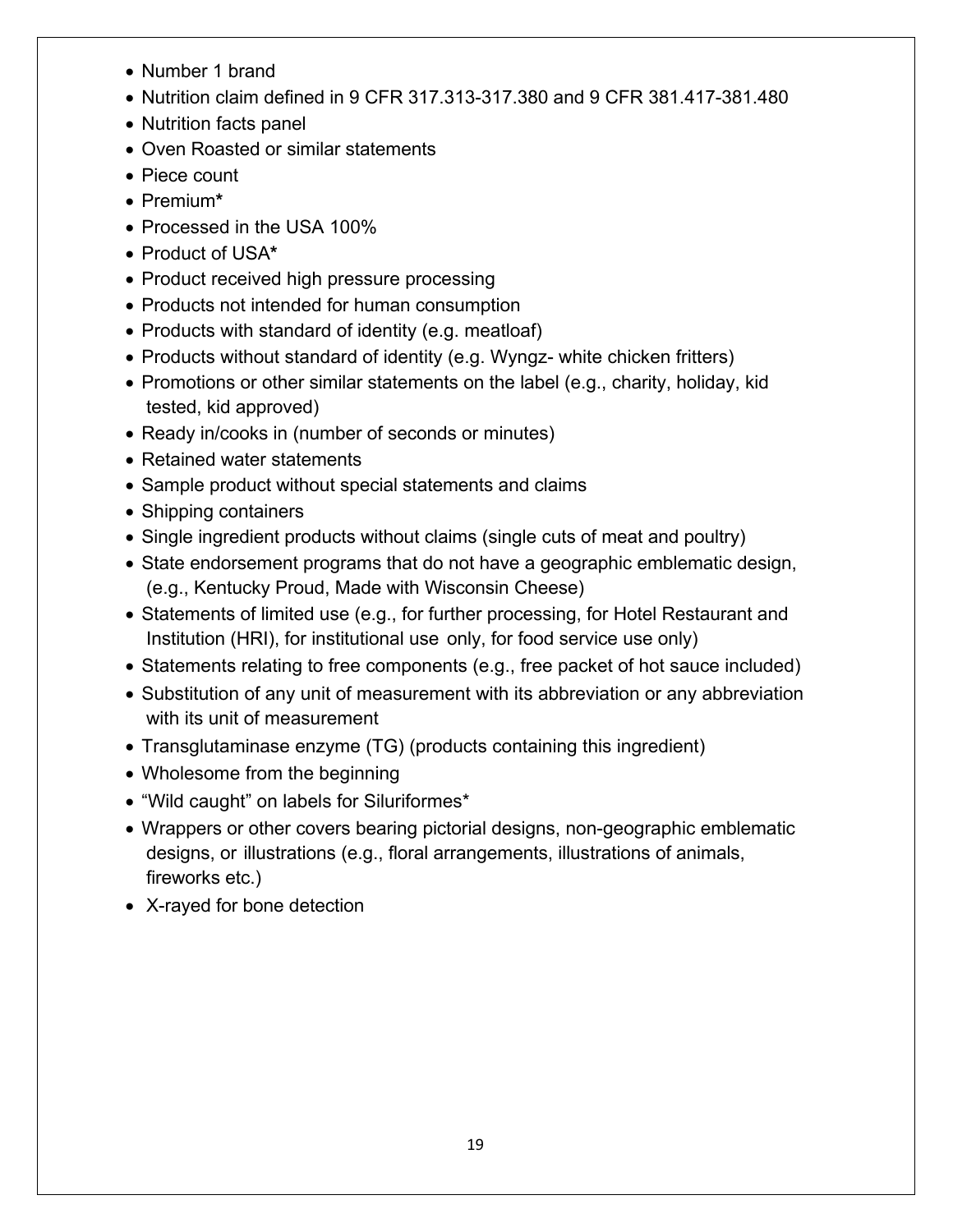#### <span id="page-19-0"></span>**Appendix 3: Changes to labels approved with special statements and claims without additional FSIS review**

 are a number of changes that can be made to the label that do not impact the previously approved claims. **The key to the changes is revisions that do not approval.** 9 CFR 412.2 allows for labels to be generically approved provided they do not fall into any of the categories of the labels that must be evaluated by FSIS. Included in that group of labels, are those labels that have special statement and claims on the label that were previously approved by FSIS. Thus, once a label is approved there **impact the previously approved special statement or claim. In addition, for the additional changes to be generically approved, there cannot be any formulation changes or addition of ingredients that were not part of the prior** 

 A bold asterisk (**\***) marks new or updated entry to the appendix. Items previously on the list not marked by a bold asterisk may have been rearranged for ease of readability.

readability. For more in-depth explanation see Label Approval Guideline on page 7.

Examples of the types of label changes permitted are:

- Addition of additional cooking instructions e.g., the label originally includes cooking instructions for the oven but now the establishment is adding instructions for the microwave.
- Addition of a bar code
- • Addition of a brand name or changes to a brand name that does not include a new claim**\***
- Addition of defined nutrition claim
- Addition of Juliane date
- Adding new establishments for certification claims that cover multiple establishments**\***
- • Addition of a flag that would have to be associated "made in USA," "product of USA". This would need to follow the requirements of 9 CFR 317.8 (b) (2).
- Addition of e-mail address or website information
- Addition of logo or changes to a logo that does not include a new claim**\***
- Addition of a "non-GMO or "non-GE" claim to certified organic label. For more information see [Statements that Bioengineered or Genetically Modified Ingredients or](http://www.fsis.usda.gov/wps/portal/fsis/topics/regulatory-compliance/labeling/claims-guidance/procedures-nongenetically-engineered-statement)  [Animal Feed were not used in meat, poultry or egg products](http://www.fsis.usda.gov/wps/portal/fsis/topics/regulatory-compliance/labeling/claims-guidance/procedures-nongenetically-engineered-statement)
- Addition of nutrition facts panel
- Addition of a scan code app or Quick Response (QR) code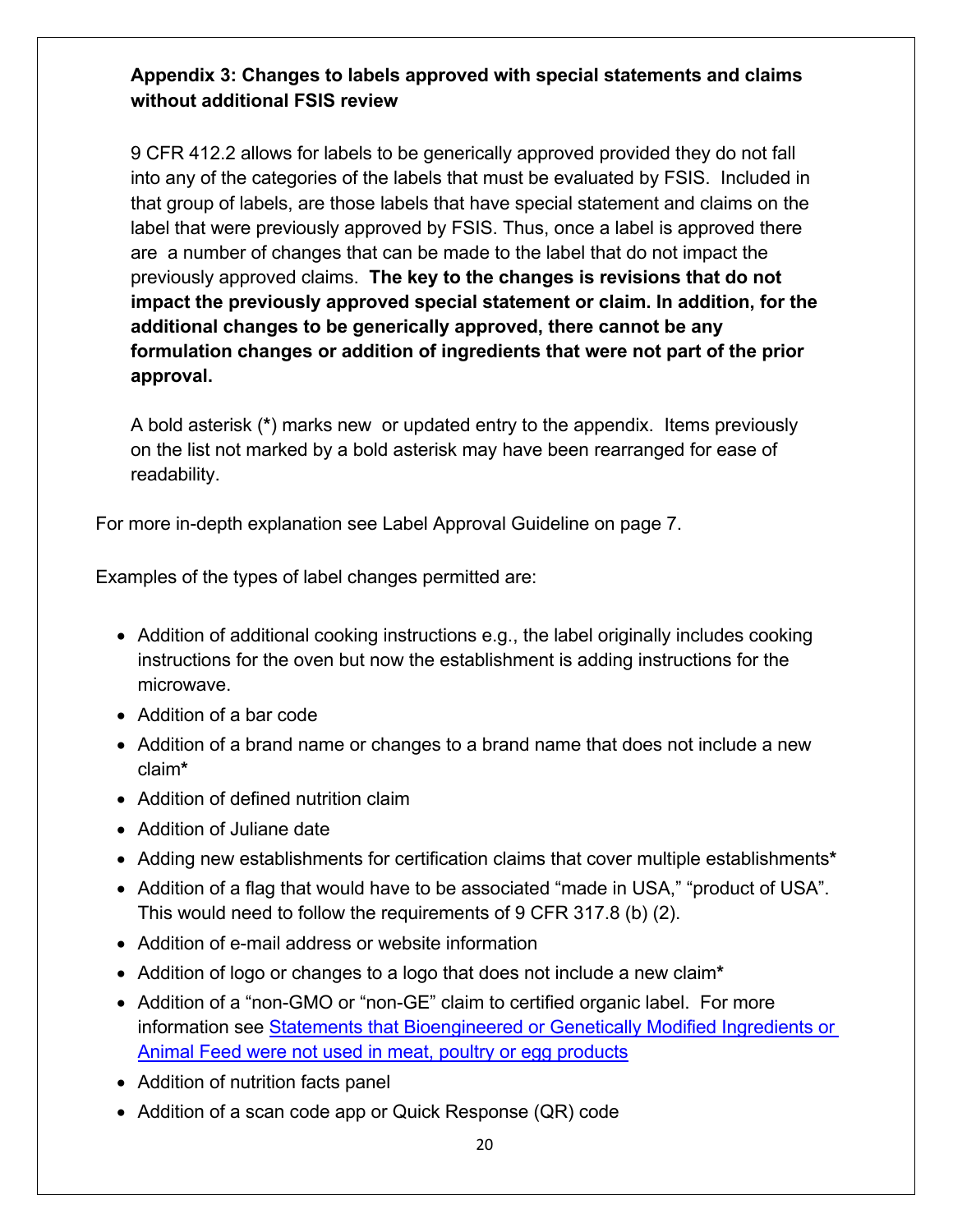- • Addition of geographic style to product names e.g., Tuscan Style to a previously approved Italian Sausage label. When not an established style in the regulations or Food Standards and Labeling Policy Book the third-party authority documentation must be included as part of the labeling record.
- Addition of a UPC code
- Additional meat or poultry cut not on the previous list of cuts approved except for organic claims
- present on the previously approved label and does not conflict with the current claims • Changes to the ad copy that does not include an additional claim that was not on the label
- Changing an approved claim to a synonymous claim (e.g. changing from "no antibiotics used" to "raised without antibiotics")
- Changes to comply with Descriptive Designation for raw meat and poultry products [containing added solutions](http://www.fsis.usda.gov/wps/wcm/connect/95915f2e-9272-4a1d-8b52-5a2147cb8c59/2010-0012.htm?MOD=AJPERES) (9 CFR 317.2(e)(2) and 9 CFR 381.117(h))
- Changes to comply with Descriptive Designation for needle-or blade-tenderized [mechanically tenderized\) beef products](http://www.fsis.usda.gov/wps/wcm/connect/ea5a6c2e-a3d0-4990-9479-755e82f5ceb2/2008-0017F.pdf?MOD=AJPERES) (9 CFR 317.2(e)(3))
- Changes to the cooking instructions provided it still complies with the requirements of the corresponding HACCP category
- Changes to the descriptive name
- Changes to the design of the label including layout. The establishment has the responsibility to ensure that all mandatory features are still in the required location.
- features are still in the required location and no new label deviations were created. • Changes to the design of the label including the layout to labels for export with deviations. The establishment has the responsibility to ensure that all mandatory
- Changes to e-mail address or website that was on previously approved label
- organic products must evaluated by FSIS staff. • Changes to the establishment number or legend including on export labels with deviations except for organic product. Changes to the establishment number for
- Changes to the HACCP category (e.g. change from raw product ground to fully cooked not shelf stable)
- Changes to the handling statement
- Changes to the label for compliance with the added solutions regulations (9 CFR 317.2 (e) and 9 CFR 381.117).
- • Changes to name of ingredients in the ingredients statement provided the addition complies with FDA or FSIS labeling policies
- Changes to the net weight including the addition of net weight labels (e.g. a label was approved for 1 pound (lb.) and the new label is for 2 pounds (lbs.))
- Changes to the order of predominance or product formula without the addition of new ingredients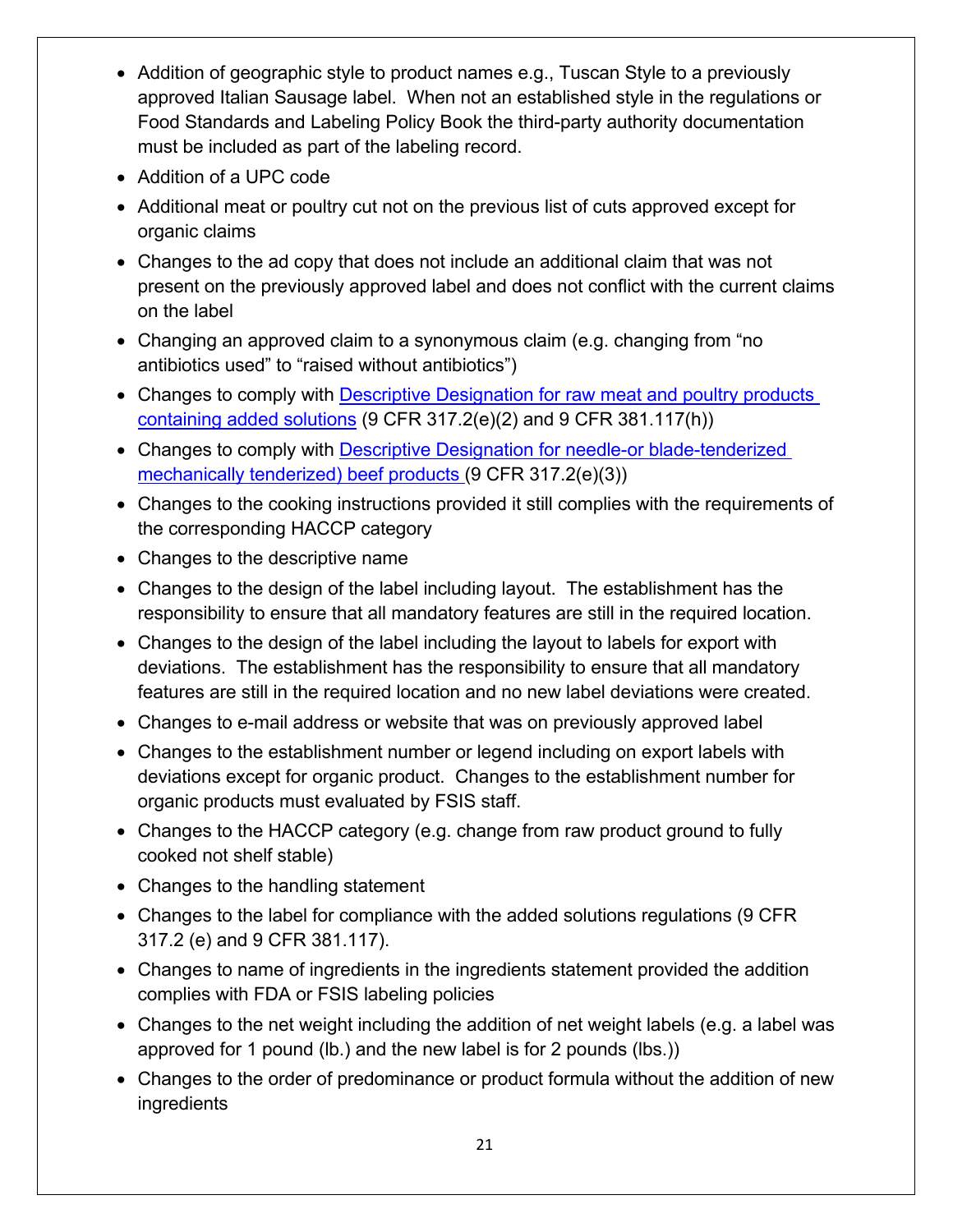- Changes to the packaging (e.g., going from plastic container to plastic bag)**\***
- Changes to the placement or location of the legend
- Changes to the product name
- Changes to the signature line including on export labels with deviations
- Changes to values in the nutrition facts panel
- [Ingredients or Animal Feed were not used in meat, poultry or egg products](http://www.fsis.usda.gov/wps/portal/fsis/topics/regulatory-compliance/labeling/claims-guidance/procedures-nongenetically-engineered-statement) **\*** • Changing from "GE to "GMO" on certified organic or other third-party certified labels. For more information see **Statements that Bioengineered or Genetically Modified**
- Removal of ingredients in product without the addition of new ingredients
- Removal of nutrition front of pack icon. The addition of an icon that was not previously evaluated by FSIS staff would need to be submitted for approval.
- Removal of previously approved claim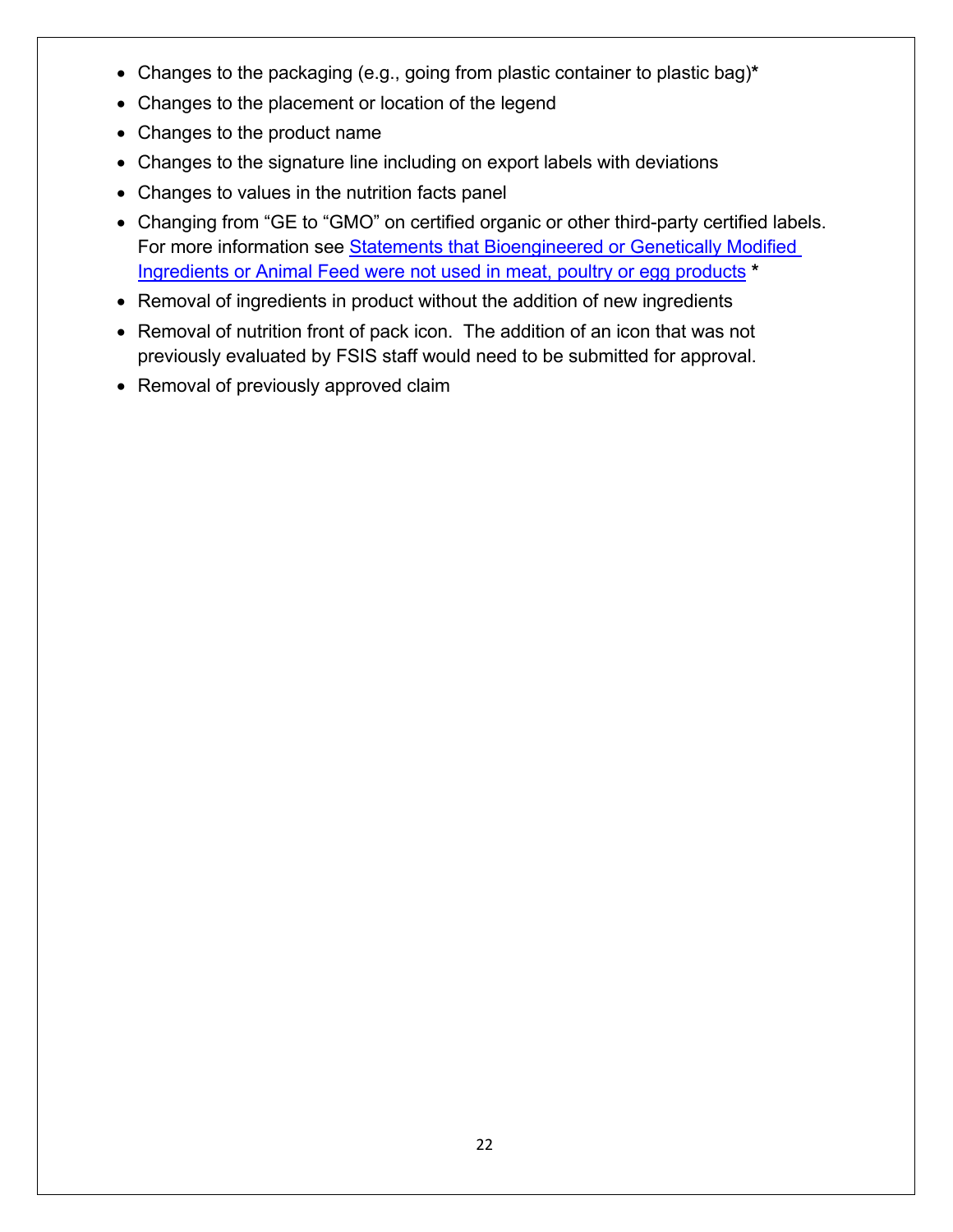## <span id="page-22-0"></span> **review Appendix 4: Changes to labels with special statements and claims that require FSIS**

9 CFR 412.1 states that certain changes to labels are not permitted to be made generically. The labels must be submitted to FSIS for evaluation.

 A bold asterisk (**\***) marks new or updated entry to the appendix. Items previously on the list not marked by a bold asterisk may have been rearranged for ease of readability.

For more in-depth explanation see Label Approval Guideline on page 7.

Examples on the types of label changes that cannot be made generically include:

- Addition of additional nutrients to the labels with Front of Pack (FOP) statement
- Addition of an animal raising claim
- • Addition of a flag, map, or geographic emblem without including the wording "brand made in"
- • Addition of ingredients to labels with special statement and claims such as Natural, Organic, No MSG, No MSG added, Gluten Free, No Preservatives, Uncured, No Nitrites or Nitrates added, No Artificial Ingredients
- Change to the establishment number of labels with an organic claim
- Change to the ingredients without changing the label. That would require a temporary approval from FSIS
- Changing the organic certifier on an approved label
- Changes to an export label that create new labeling deviations not previously approved by FSIS **(**e.g., addition of a nutrition facts panel that was not included in the prior approval) \*
- claims (e.g., including an ingredient that is not acceptable for natural) **\***  • Changes to an export label that impact previously approved special statements and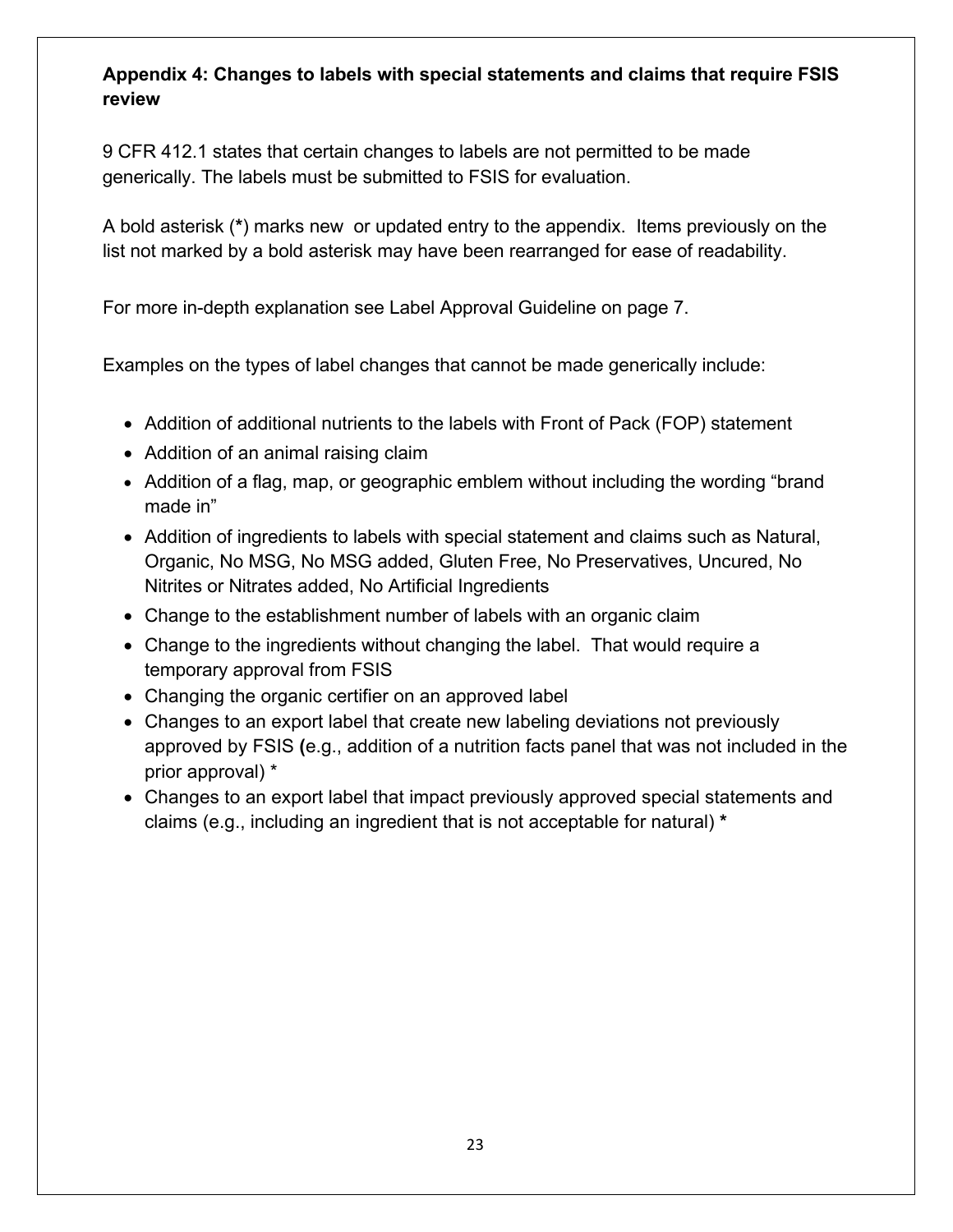#### <span id="page-23-0"></span> **Appendix 5: Blanket Label Approvals (Product Line or Multiple Products with identical claims)**

categories of labels described in 9 CFR 412.1. A Blanket Approval refers to an approval that would cover multiple products or product lines that is submitted to FSIS for approval because it falls under one or more of the four

categories of labels described in 9 CFR 412.1.<br>A bold asterisk (\*) marks new or updated entry to the appendix. Items previously on the list not marked by a bold asterisk may have been rearranged for ease of readability.

For more in-depth explanation see Label Approval Guideline on page 8.

Examples of labels that can be approved as a blanket approval:

- Addition of animal raising claim to line that also bears an ingredient related claim
- Addition of Front of Pack (FOP) statements to multi products in the same product line or company
- Addition of a new supplier for an approved animal raising claim
- Addition of state endorsement programs that have a geographic emblematic design (e.g., Go Texan)**\***
- Changing the organic certifier on an approved label
- ingredients have not changed from the prior approval • Changing the source of meat from a previously approved label when the claims and
- High pressure processed at establishment ABC**\***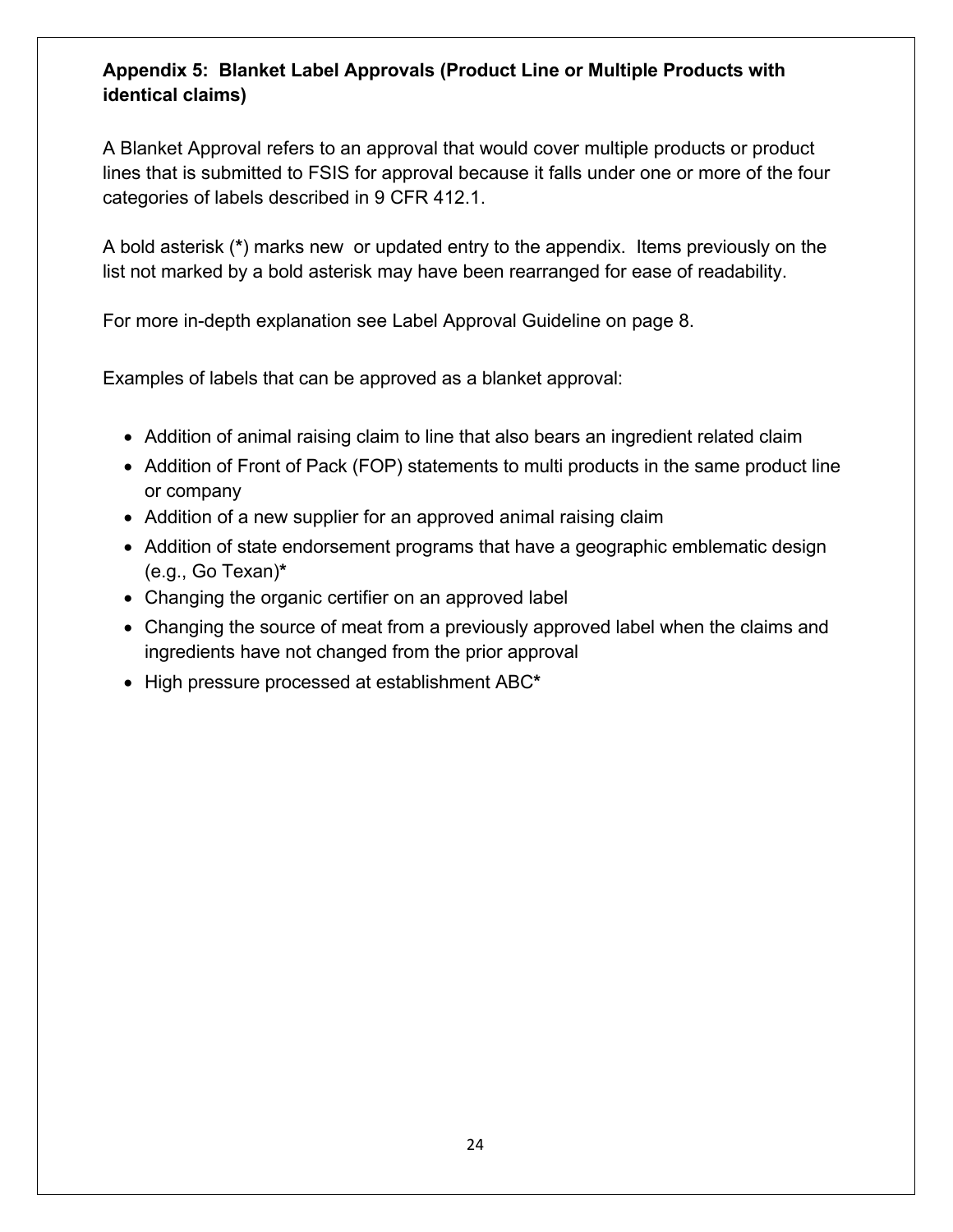#### <span id="page-24-0"></span>**Appendix 6: Special Statements and Claims that FSIS needs to review for only one label**

 can be generically approved for additional products. This is provided that any future assurance that the special statement claim did initially receive approval from FSIS. If the special statement and claim is changed at all from the initial FSIS approval, the label must There are certain types of special statements and claims for which FSIS only needs to see one label to ensure compliance with the regulations and after that initial approval, the label labels are in compliance with all FSIS rules, policies, and regulations. The establishment would also have to include a copy of the initial approval in their labeling record to provide be submitted to FSIS for evaluation. For more in-depth explanation see Label Approval Guideline on page 9.

 A bold asterisk (**\***) marks new or updated entry to the appendix. Items previously on the list not marked by a bold asterisk may have been rearranged for ease of readability.

Examples of labels that can be generically approved after initial FSIS approval:

- • Nutrition Front of Pack (FOP) provided the format, location and nutrients remain identical to the initial approval. If the establishment changes the format, location, or nutrients then the new label must be evaluated by FSIS
- • Certified Halal/Certified Zabihah Halal- must have documentation in the labeling record current within the last year to support the use of the claim
- Certified Kosher- must have documentation in the labeling record current within the last year to support the use of the claim
- Certified Women's Business Enterprise**\***
- Employee Owned Certified**\***
- • FDA nutrition facts panel- one approval from FSIS per format (e.g., full format, simplified, linear, tabular, dual column, or aggregate format) \*
- For cooking only at establishment xyz- must have documentation in the labeling record to support that the product is being sent to another establishment for cooking
- Geographic emblematic design- e.g. state map, flag, country map flag
- "Homegrown by Heroes" logo
- High pressure processed at establishment ABC\*
- Sustainable Forestry Initiative Certified Sourcing**\***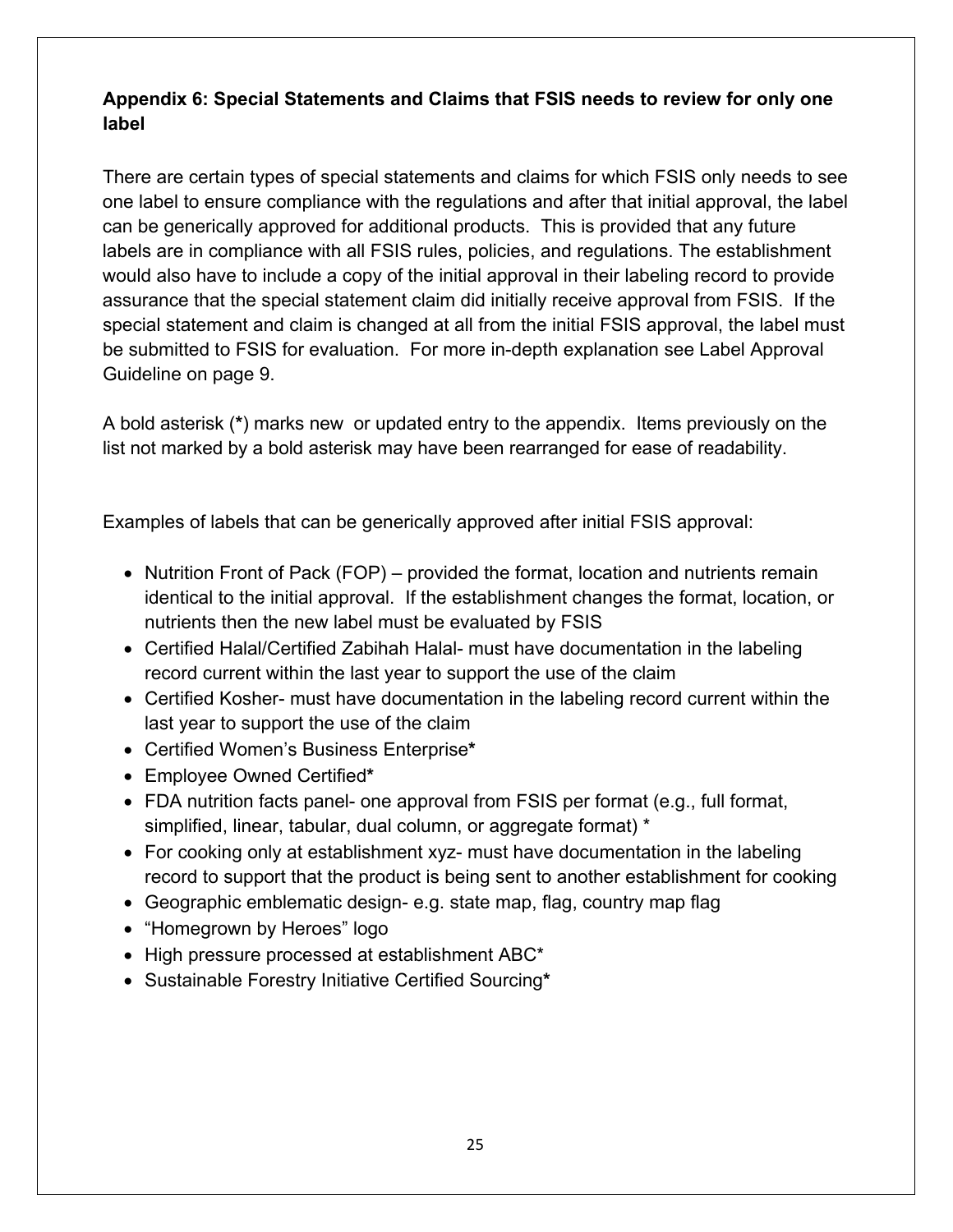#### <span id="page-25-0"></span> **Appendix 7: Additional Information for Label Approval where FSIS approval is required**

 This section provides additional information about the three other categories of labels that FSIS staff must evaluate. Also, there is information about label requirements in general.

#### **1. Labels for religious exempt products 9 CFR 412.1 ((c) (1)).**

 Poultry slaughtered under Buddhist, Confucian, Halal, or Kosher religious exemptions do not bear the mark of inspection Generically approved labeling is not appropriate for the labeling of religious-exempt product because such product does not receive the mark of inspection and, therefore, deviates from the general labeling requirements for meat and poultry products

#### **2. Export labels with deviations from domestic labeling requirements 9 CFR 412.1 ((c) (2)).**

 A labeling deviation is something that is not permitted on labeling domestically but is acceptable to the importing country. Export labels that do not comply with U.S. requirements (with the exception of printing labels in foreign language or printing labels that bear a statement of the quantity of contents in accordance with the usage of the country to which exported) can be approved for export only if the labeling deviations comply with the importing country's requirements and there is documentation supporting the acceptability of the deviation. The regulations that cover the need for documentation supporting labeling deviations are 9 CFR 317.7 and 9 CFR 381.128. For FSIS to ensure the labels are in compliance with the laws of the importing country, FSIS needs documentation to support the deviations are allowed. Documentation may be a letter from the importer on its official letterhead or from the government of the importing country. FSIS will also accept excerpts from the importing country's regulations or laws provided the source in the information can be verified e.g., a link to a government site listing official regulations.

 The only deviations that do not require such documentation are labels that are completely in a foreign language (excluding the inspection legend), the net weight statement, the nutrition information format, and the need for safe handling instructions on raw or not ready to eat products. Each of these deviations is accounted for in the regulations. In this case, approval from FSIS is still required for the deviations in nutrition information format and safe handling instructions.

 change in order of predominance that does not impact previously approved claims. Additionally, changes that can be made to export labels generically include a change in the establishment number in the legend, change in the signature line and a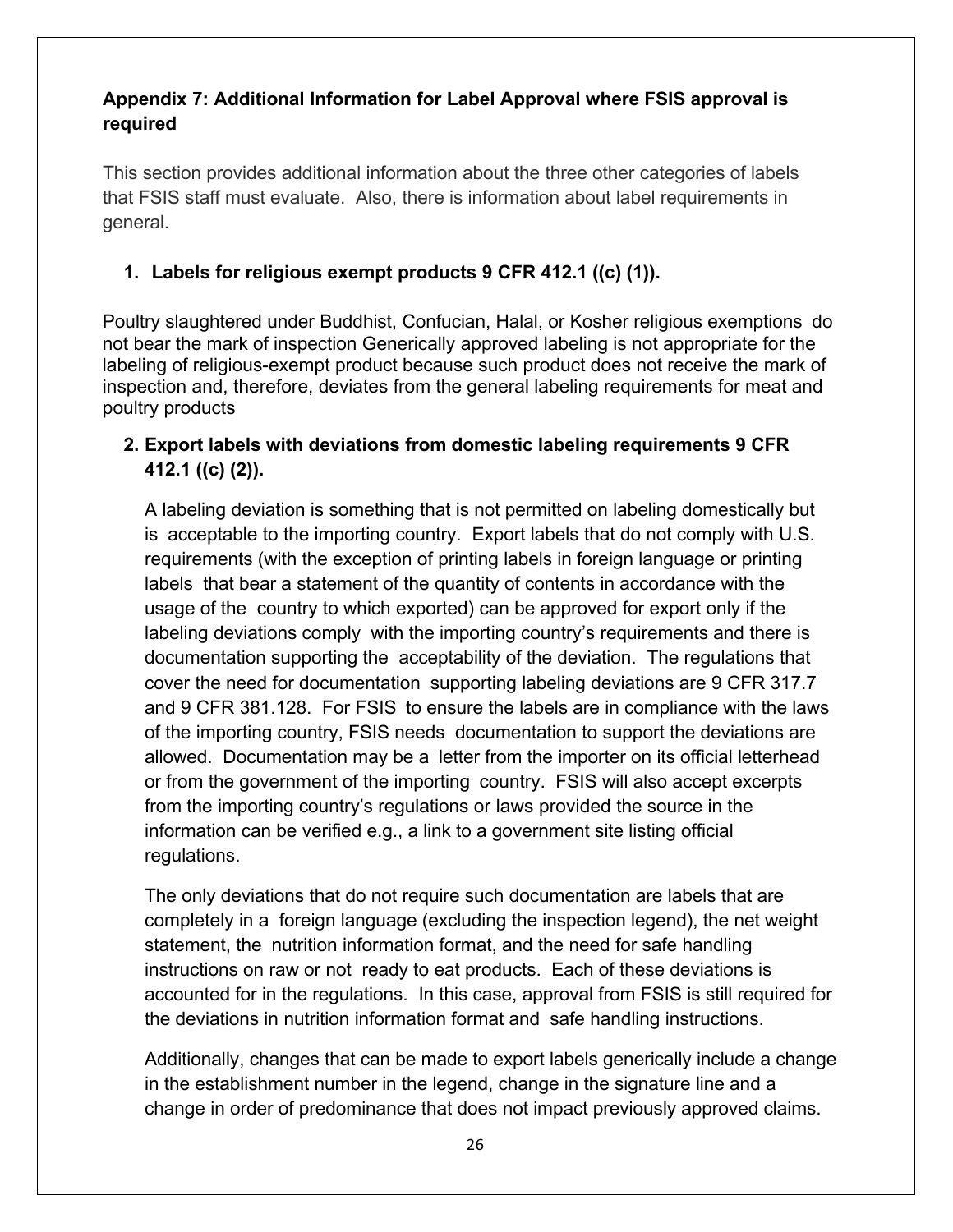do not create another labeling deviation that was not listed on the prior label approval. If this does occur, then the label must be evaluated by FSIS. The key to making changes to export labels generically is to ensure that the changes

#### **3. Labels for temporary approval 9 CFR 412.1 ((c) (4)).**

 A temporary label approval may be granted for labels with a regulatory deviation that does not pose any potential health, safety, or dietary problems to the consumer. Temporary approvals will be granted for up to 180 days, and plants can apply for one extension of up to an additional 180 days. For example: A supplier changes ingredients and fails to inform the establishment, and the establishment needs to make a minor correction to the ingredients statement. The establishment can apply for a temporary approval to use the existing label, even though it does not have the correct ingredients statement. Only LPDS can grant temporary approvals for labels with deficiencies. The submitter must address the four conditions for temporary approval listed in <u>9 CFR 412.1 ((f) (1))</u> and below:

(i) The proposed label would not misrepresent the product.

(ii) The use of the label would not present any potential health, safety, or dietary problems to the consumer.

(iii) Denial of the request would create undue economic hardship; and

(iv) An unfair competitive advantage would not result from the granting of the temporary approval.

 The label application needs to explain how each condition is met. As part of their label application, they must also explain how label deviates from the original approval. For example: A change in the ingredients statement from what was approved in the past. The submitter would submit both ingredients statements and highlight the differences between them.

 Plant transfers are a special type of temporary approval which is granted approval for 60 days with one additional extension. FSIS regulations (9 CFR 317.13 and 381.138(b)) allow an official establishment to transfer labels, wrappers, or containers bearing official marks with its establishment number to any other official establishment for temporary use. This transfer can only occur, however, in limited, special circumstances. For example, after a fire, an establishment may need to move its production to another facility. Likewise, to fill an unexpected large order, an establishment may need to arrange for temporary production at another facility. In these special circumstances, an establishment may transfer labels that bear its mark of inspection and establishment number to another establishment for use. LPDS, which grants temporary approvals, looks for information supporting the request that explains why a transfer of labeling is needed, the transferring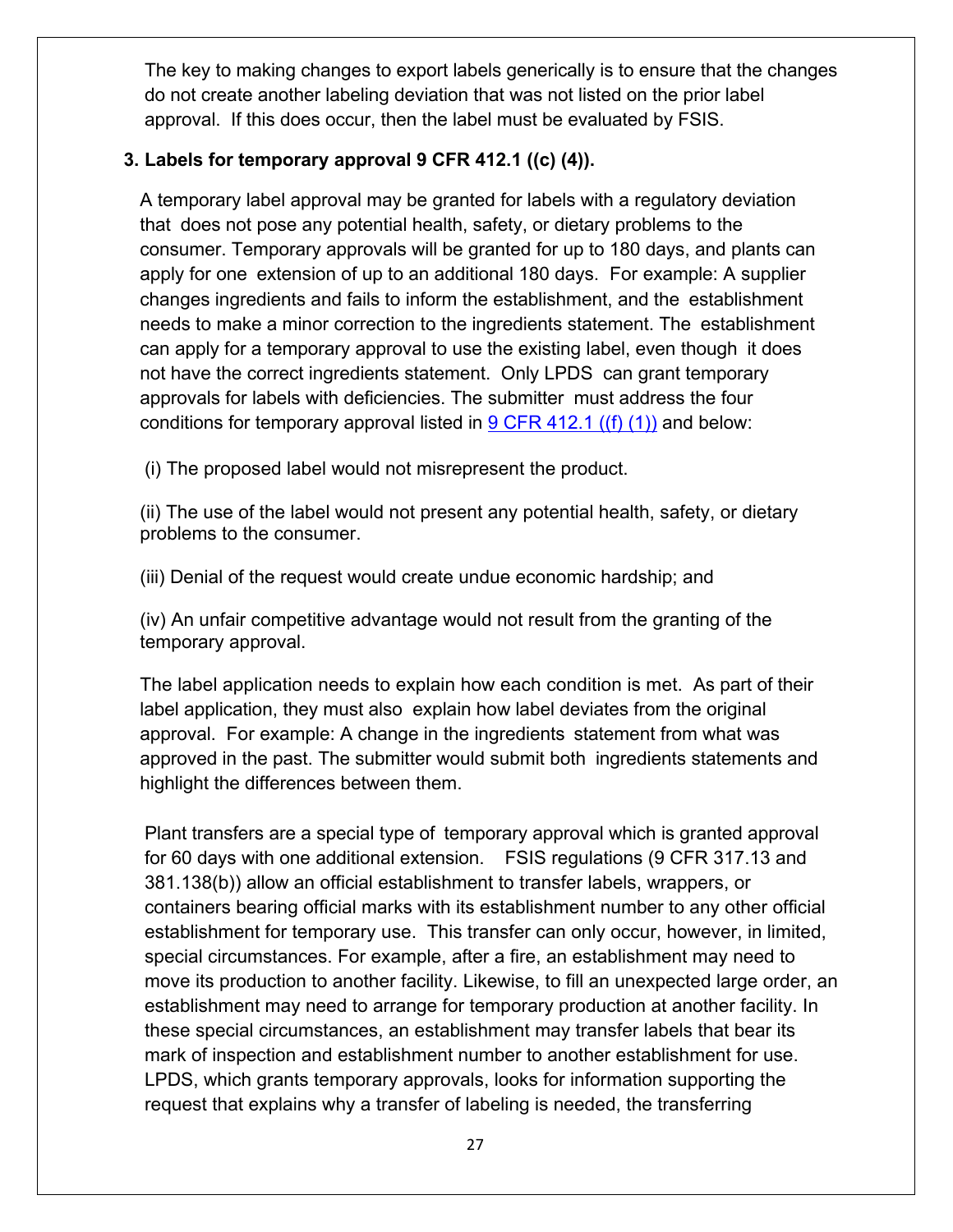marked to identify the producing (receiving) establishment. Temporary label approval is granted on a case-by-case basis. establishment's label approval, the date of labeling shipment, the quantity of labeling, the type of labeling material, and the prominent code that will be applied to labeling in order to track the product. FSIS has required for many years that receiving establishments using transferred labeling bearing a pre-printed establishment number (i.e., the transferring establishment's number) be code

#### **FSIS Verification Activities at Establishments**

 FSIS field personnel perform a General Labeling Task in the Public Health Inspection System (PHIS) as part of their regular label verification activities under FSIS Directive 7222.1. FSIS IPP verify that final labels applied to product are in compliance with applicable regulations by evaluating information in the establishment's labeling record and the label that is applied to the product (e.g., to verify that the ingredients statement on the label matches the product formula). Neither establishments nor FSIS field personnel inspectors generically approve labels.

 Although not submitted to FSIS, generically approved labels are approved by LPDS provided they are in compliance with applicable regulations in 9 CFR 412.2 (b).

For additional information, see FSIS Directive 7222.1 [Prior Labeling Approval.](https://www.fsis.usda.gov/wps/wcm/connect/9a2ebc76-2d43-4658-841a-f810b1f65f04/7221.1.pdf?MOD=AJPERES)

#### **Labeling and Establishment Responsibilities concerning Label Approval**

 Establishments are required to keep records of all labeling, both generically approved, and sketch approved by FSIS, along with the product formulation and processing procedures, as prescribed in 9 CFR 320.1(b)(11), 381.175(b)(6), and 412.1. 9 CFR 412.1 (a) added the requirement that any additional documentation needed to support that the labels are consistent with the Federal meat and poultry regulations on labeling also be kept. For example, in a situation where an establishment is making an undefined geographic claim (Tuscan style), documentation should be included to support that the style meets 9 CFR 317.8 (b). Companies must provide labeling records to FSIS personnel upon request as described in 9 CFR 412.1(a).

For additional information see: [Labeling and Establishment Responsibilities.](https://www.fsis.usda.gov/wps/portal/fsis/topics/regulatory-compliance/labeling/labeling-procedures/labeling-and-establishment-responsibilities)